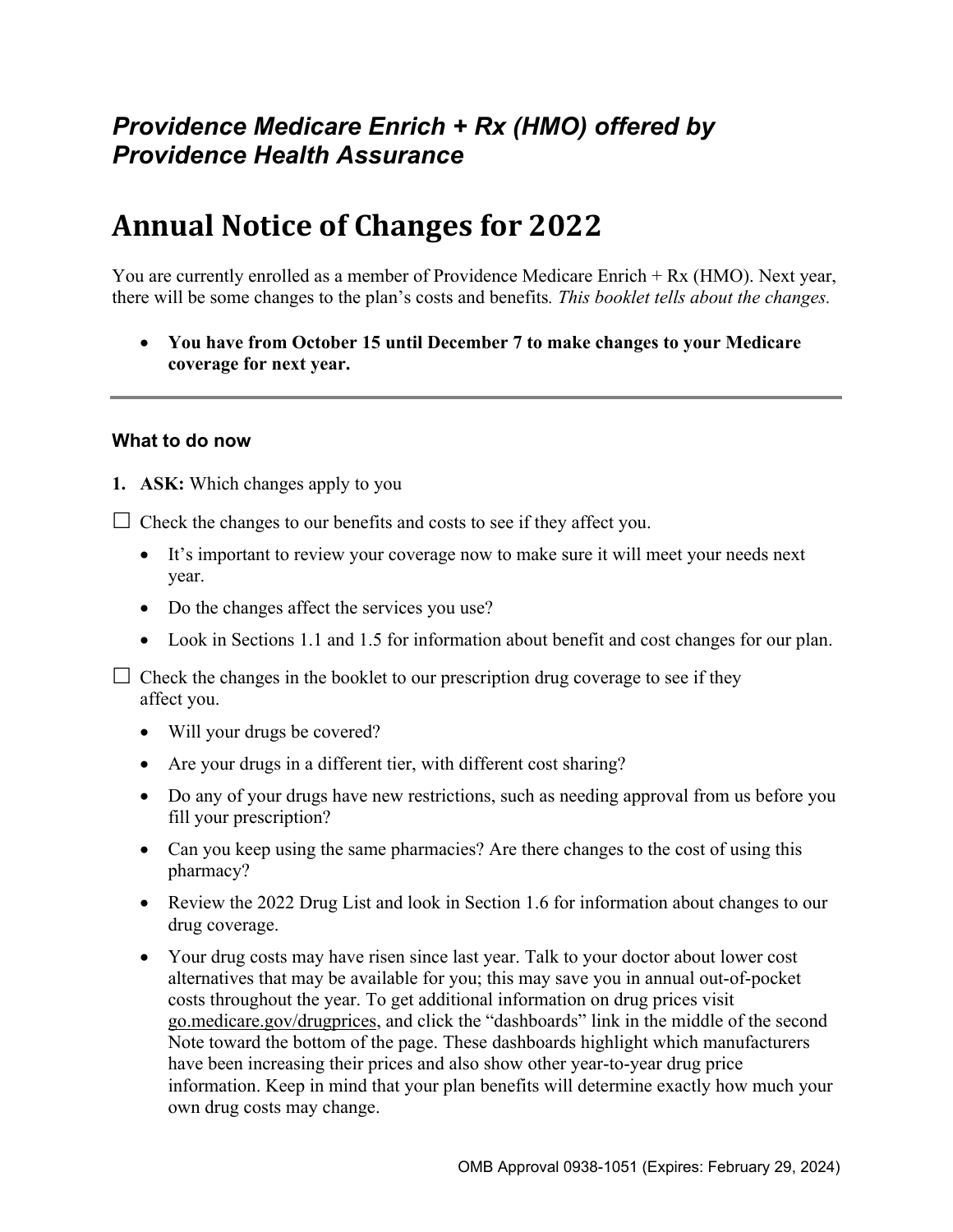$\Box$  Check to see if your doctors and other providers will be in our network next year.

- Are your doctors, including specialists you see regularly, in our network?
- What about the hospitals or other providers you use?
- Look in Sections 1.3 and 1.4 for information about our *Provider and Pharmacy Directory*.
- $\Box$  Think about your overall health care costs.
	- How much will you spend out-of-pocket for the services and prescription drugs you use regularly?
	- How much will you spend on your premium and deductibles?
	- How do your total plan costs compare to other Medicare coverage options?
- $\Box$  Think about whether you are happy with our plan.
- **2. COMPARE:** Learn about other plan choices

 $\Box$  Check coverage and costs of plans in your area.

- Use the personalized search feature on the Medicare Plan Finder at [www.medicare.gov/plan-compare](http://www.medicare.gov/plan-compare) website.
- Review the list in the back of your *Medicare & You 2022* handbook.
- Look in Section 3.2 to learn more about your choices.

 $\Box$  Once you narrow your choice to a preferred plan, confirm your costs and coverage on the plan's website.

#### **3. CHOOSE:** Decide whether you want to change your plan

- If you don't join another plan by December 7, 2021, you will be enrolled in Providence Medicare Enrich  $+$  Rx (HMO).
- To change to a **different plan** that may better meet your needs, you can switch plans between October 15 and December 7.
- **4. ENROLL:** To change plans, join a plan between **October 15** and **December 7, 2021** 
	- If you don't join another plan by **December 7, 2021**, you will be enrolled in Providence Medicare Enrich  $+$  Rx (HMO).
	- If you join another plan by **December 7, 2021**, your new coverage will start on **January 1, 2022.** You will be automatically disenrolled from your current plan.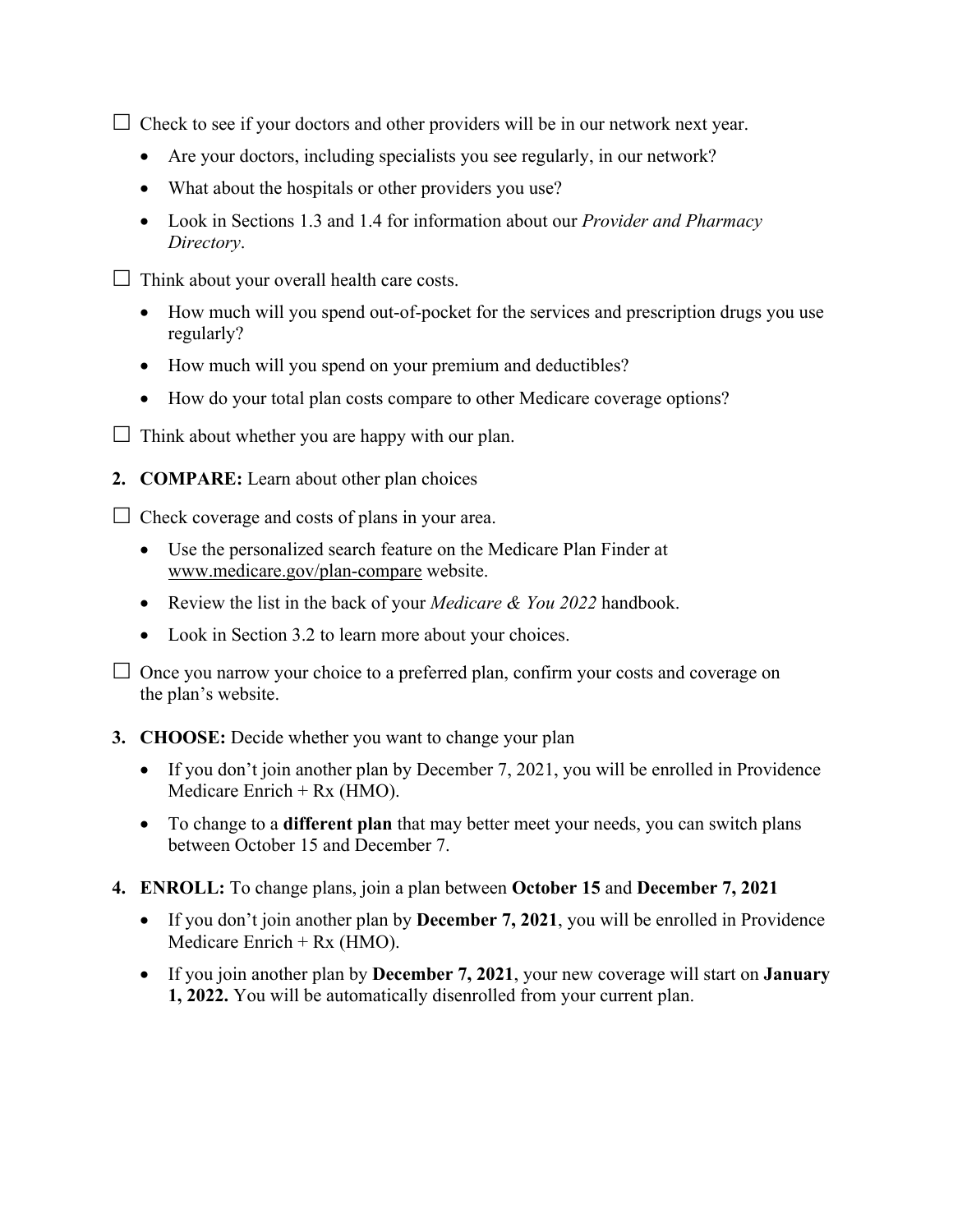### **Additional Resources**

- Please contact our Customer Service number at 503-574-8000 or 1-800-603-2340 for additional information. (TTY users should call 711.) Hours are 8 a.m. to 8 p.m. (Pacific Time), seven days a week.
- This information is available in a different format, including large print and braille.
- **Coverage under this Plan qualifies as Qualifying Health Coverage (QHC)** and satisfies the Patient Protection and Affordable Care Act's (ACA) individual shared responsibility requirement. Please visit the Internal Revenue Service (IRS) website at [www.irs.gov/Affordable-Care-Act/Individuals-and-Families](http://www.irs.gov/Affordable-Care-Act/Individuals-and-Families) for more information.

### **About Providence Medicare Enrich + Rx (HMO)**

- Providence Medicare Advantage Plans is an HMO, HMO-POS and HMO SNP with Medicare and Oregon Health Plan contracts. Enrollment in Providence Medicare Advantage Plans depends on contract renewal.
- When this booklet says "we," "us," or "our," it means Providence Health Assurance. When it says "plan" or "our plan," it means Providence Medicare Enrich + Rx (HMO).

H9047\_2022ANOC10\_M File & Use 09052021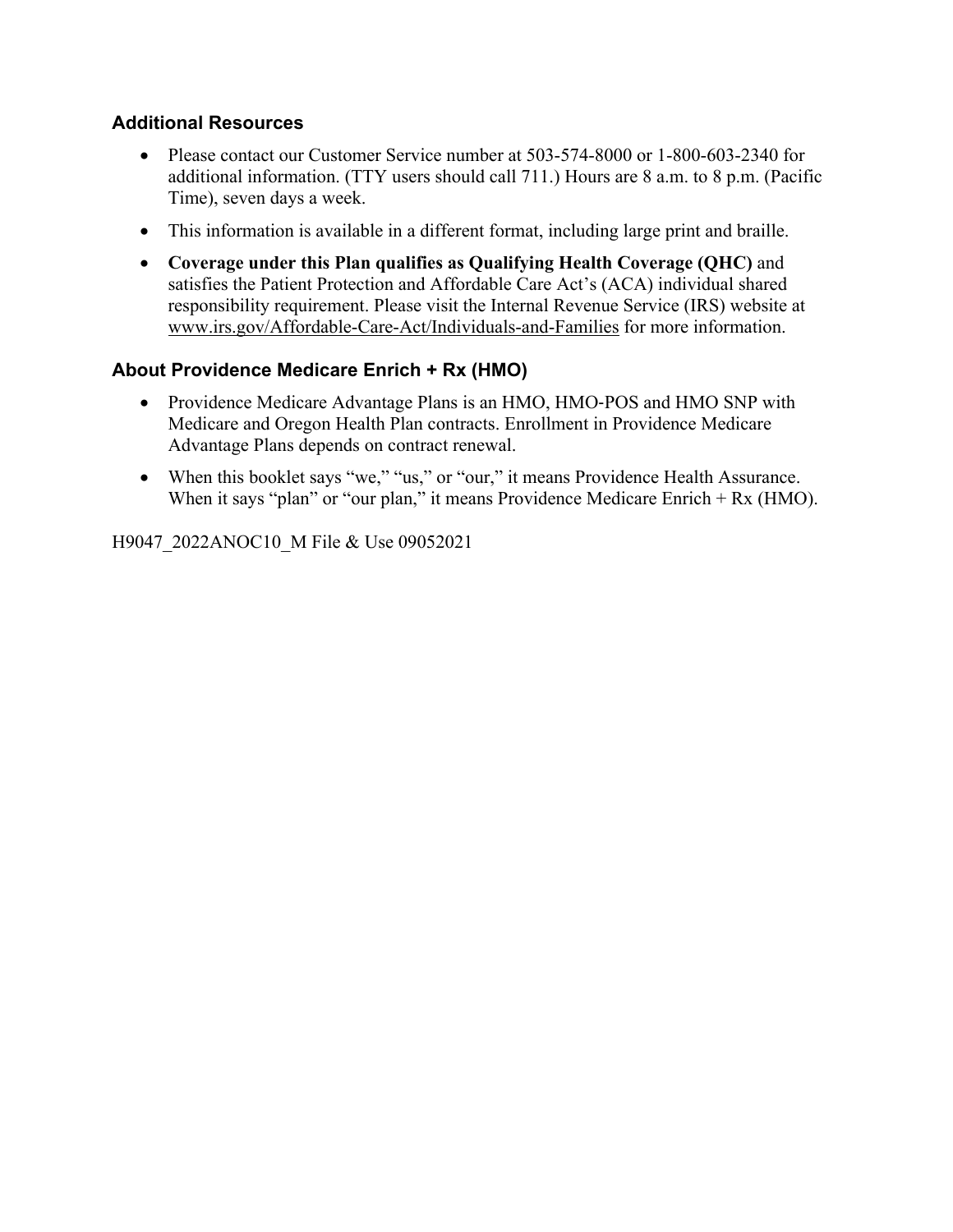### <span id="page-3-0"></span>**Summary of Important Costs for 2022**

The table below compares the 2021 costs and 2022 costs for Providence Medicare Enrich + Rx (HMO) in several important areas. **Please note this is only a summary of changes**. A copy of the *Evidence of Coverage* is located on our website at [www.ProvidenceHealthAssurance.com.](http://www.ProvidenceHealthAssurance.com)  You may also call Customer Service to ask us to mail you an *Evidence of Coverage*.

| Cost                                                                                                                                                                                                                                                                                                                                                          | 2021 (this year)                                                                                                                                                                                          | 2022 (next year)                                                                                                                                                                                          |
|---------------------------------------------------------------------------------------------------------------------------------------------------------------------------------------------------------------------------------------------------------------------------------------------------------------------------------------------------------------|-----------------------------------------------------------------------------------------------------------------------------------------------------------------------------------------------------------|-----------------------------------------------------------------------------------------------------------------------------------------------------------------------------------------------------------|
| Monthly plan premium*<br>* Your premium may be higher or<br>lower than this amount. See<br>Section 1.1 for details.                                                                                                                                                                                                                                           | \$147                                                                                                                                                                                                     | \$147                                                                                                                                                                                                     |
| Maximum out-of-pocket amount<br>This is the most you will pay<br>out-of-pocket for your covered<br>services.<br>(See Section 1.2 for details.)                                                                                                                                                                                                                | \$5,000                                                                                                                                                                                                   | \$5,000                                                                                                                                                                                                   |
| <b>Doctor office visits</b>                                                                                                                                                                                                                                                                                                                                   | Primary care visits:<br>\$15 copayment per visit<br>Specialist visits:<br>\$40 copayment per visit                                                                                                        | Primary care visits:<br>\$15 copayment per visit<br>Specialist visits:<br>\$40 copayment per visit                                                                                                        |
| <b>Inpatient hospital stays</b><br>Includes inpatient acute, inpatient<br>rehabilitation, long-term care<br>hospitals and other types of<br>inpatient hospital services.<br>Inpatient hospital care starts the<br>day you are formally admitted to<br>the hospital with a doctor's order.<br>The day before you are discharged<br>is your last inpatient day. | \$350 copayment each day<br>for days 1-5 per<br>admission and there is no<br>coinsurance, copayment,<br>or deductible each day for<br>day 6 and beyond for<br>Medicare-covered<br>inpatient hospital care | \$350 copayment each day<br>for days 1-5 per<br>admission and there is no<br>coinsurance, copayment,<br>or deductible each day for<br>day 6 and beyond for<br>Medicare-covered<br>inpatient hospital care |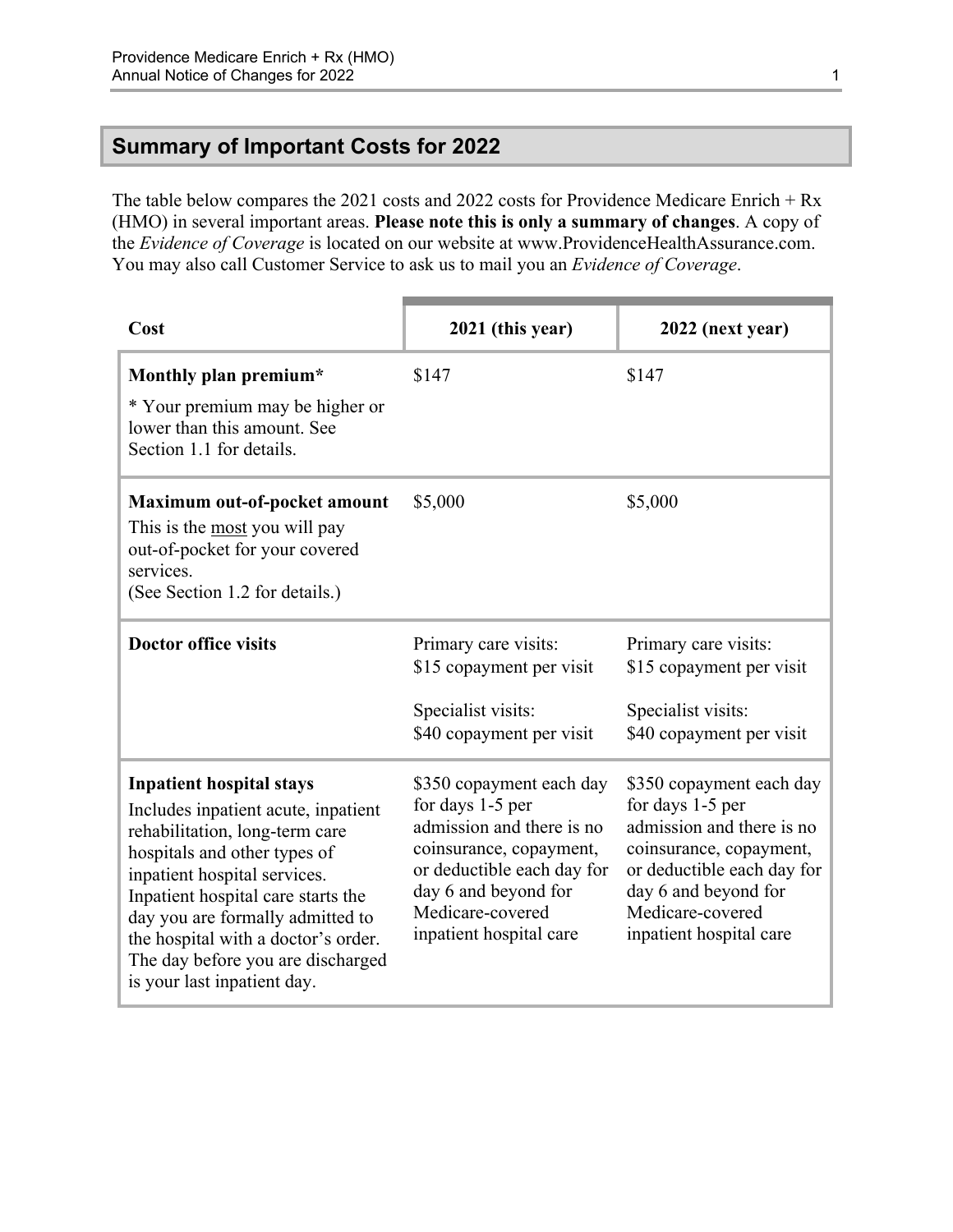| Cost                                 | 2021 (this year)                                                                                                                   | 2022 (next year)                                                                                                                   |
|--------------------------------------|------------------------------------------------------------------------------------------------------------------------------------|------------------------------------------------------------------------------------------------------------------------------------|
| Part D prescription drug<br>coverage | Deductible: \$325                                                                                                                  | Deductible: \$420                                                                                                                  |
| (See Section 1.6 for details.)       | Copayment/Coinsurance<br>during the Initial<br>Coverage Stage:                                                                     | Copayment/Coinsurance<br>during the Initial<br>Coverage Stage:                                                                     |
|                                      | Drug Tier 1: \$4 per<br>prescription at a<br>preferred network<br>pharmacy or \$14 per<br>prescription at a<br>network pharmacy    | Drug Tier 1: \$5 per<br>prescription at a<br>preferred network<br>pharmacy or \$10<br>copayment at a<br>network pharmacy           |
|                                      | Drug Tier 2: \$13 per<br>prescription at a<br>preferred network<br>pharmacy or \$20 per<br>prescription at a<br>network pharmacy   | Drug Tier 2: \$16 per<br>prescription at a<br>preferred network<br>pharmacy or \$20 per<br>prescription at a<br>network pharmacy   |
|                                      | Drug Tier 3: \$47 per<br>prescription at a<br>preferred network<br>pharmacy or \$47 per<br>prescription at a<br>network pharmacy   | Drug Tier 3: \$47 per<br>prescription at a<br>preferred network<br>pharmacy or \$47 per<br>prescription at a<br>network pharmacy   |
|                                      | Drug Tier 4: \$100 per<br>prescription at a<br>preferred network<br>pharmacy or \$100 per<br>prescription at a<br>network pharmacy | Drug Tier 4: \$100 per<br>prescription at a<br>preferred network<br>pharmacy or \$100 per<br>prescription at a<br>network pharmacy |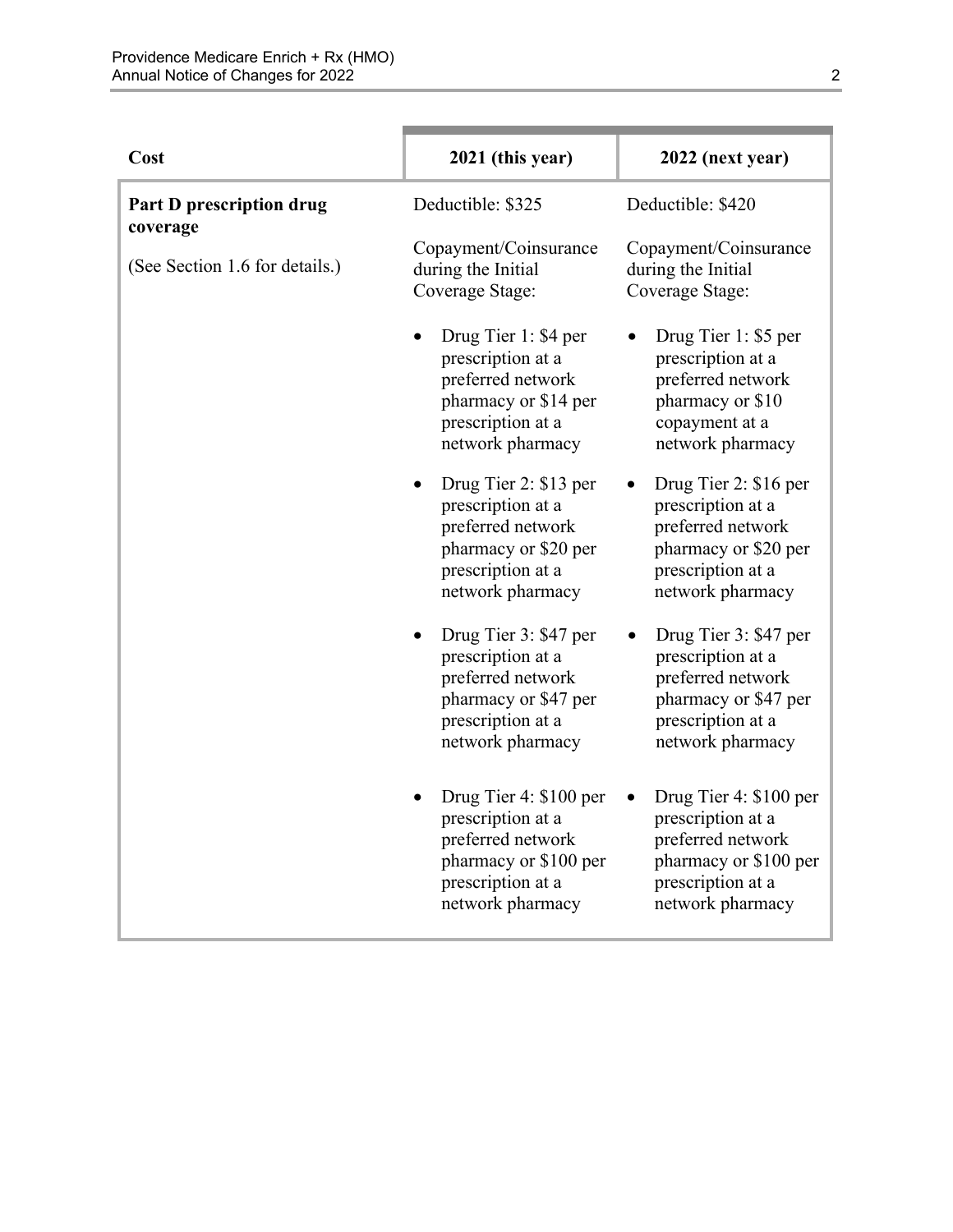| Cost | 2021 (this year)                                                                                                                    | 2022 (next year)                                                                                                                    |
|------|-------------------------------------------------------------------------------------------------------------------------------------|-------------------------------------------------------------------------------------------------------------------------------------|
|      | Drug Tier 5: $27\%$ of<br>the total cost at a<br>preferred network<br>pharmacy or 27% of<br>the total cost at a<br>network pharmacy | Drug Tier 5: $25\%$ of<br>the total cost at a<br>preferred network<br>pharmacy or 25% of<br>the total cost at a<br>network pharmacy |
|      | Drug Tier 6: Not<br>covered                                                                                                         | Drug Tier 6: \$0 per<br>prescription at a<br>preferred network<br>pharmacy or \$0 per<br>prescription at a<br>network pharmacy      |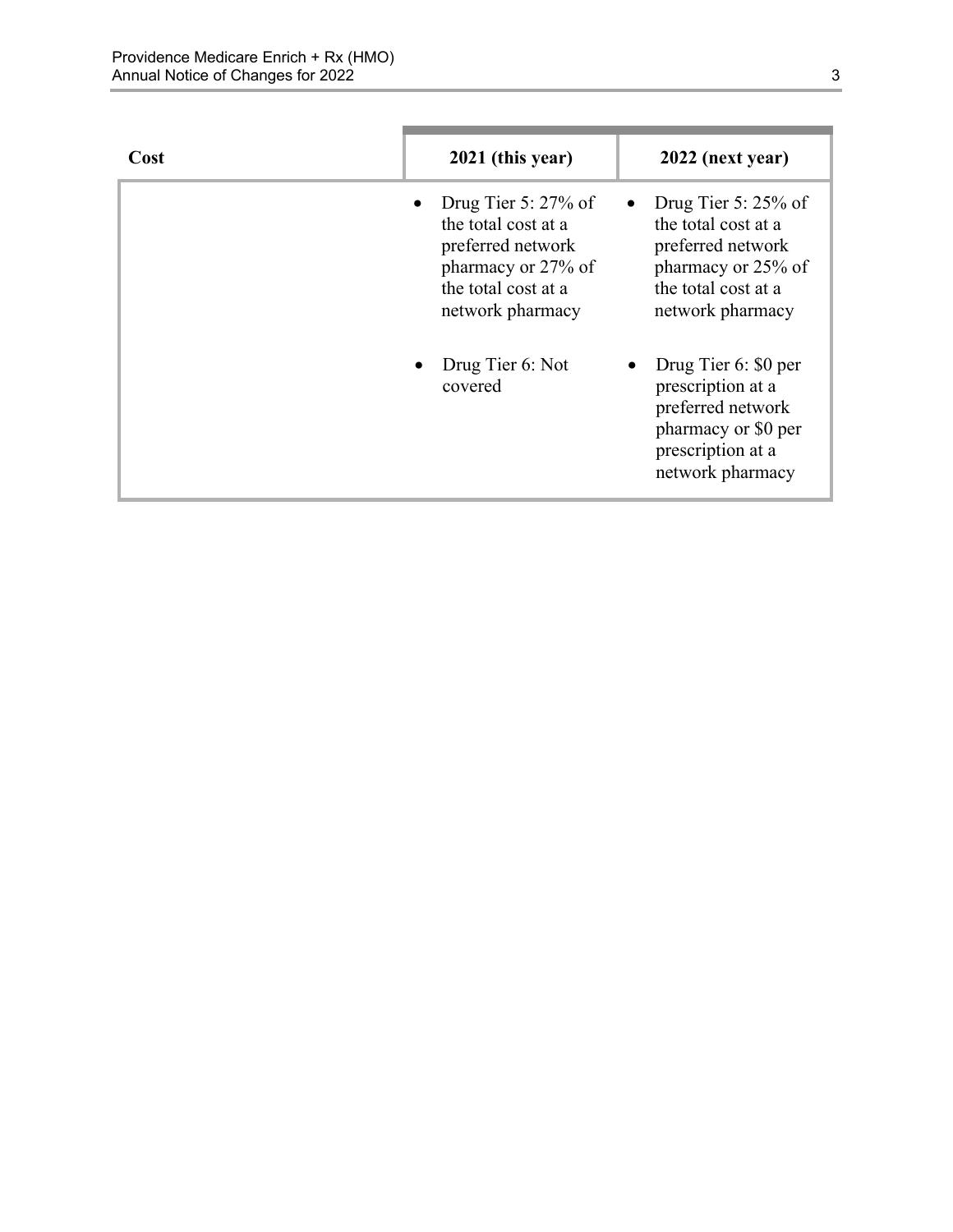# *Annual Notice of Changes* **for 2022 Table of Contents**

| <b>SECTION 1</b> | Changes to Benefits and Costs for Next Year 5         |  |
|------------------|-------------------------------------------------------|--|
|                  |                                                       |  |
|                  |                                                       |  |
|                  |                                                       |  |
|                  |                                                       |  |
|                  |                                                       |  |
|                  |                                                       |  |
| <b>SECTION 2</b> |                                                       |  |
| <b>SECTION 3</b> |                                                       |  |
|                  |                                                       |  |
|                  |                                                       |  |
| <b>SECTION 4</b> |                                                       |  |
| <b>SECTION 5</b> | Programs That Offer Free Counseling about Medicare 19 |  |
| <b>SECTION 6</b> | Programs That Help Pay for Prescription Drugs19       |  |
| <b>SECTION 7</b> |                                                       |  |
|                  |                                                       |  |
|                  |                                                       |  |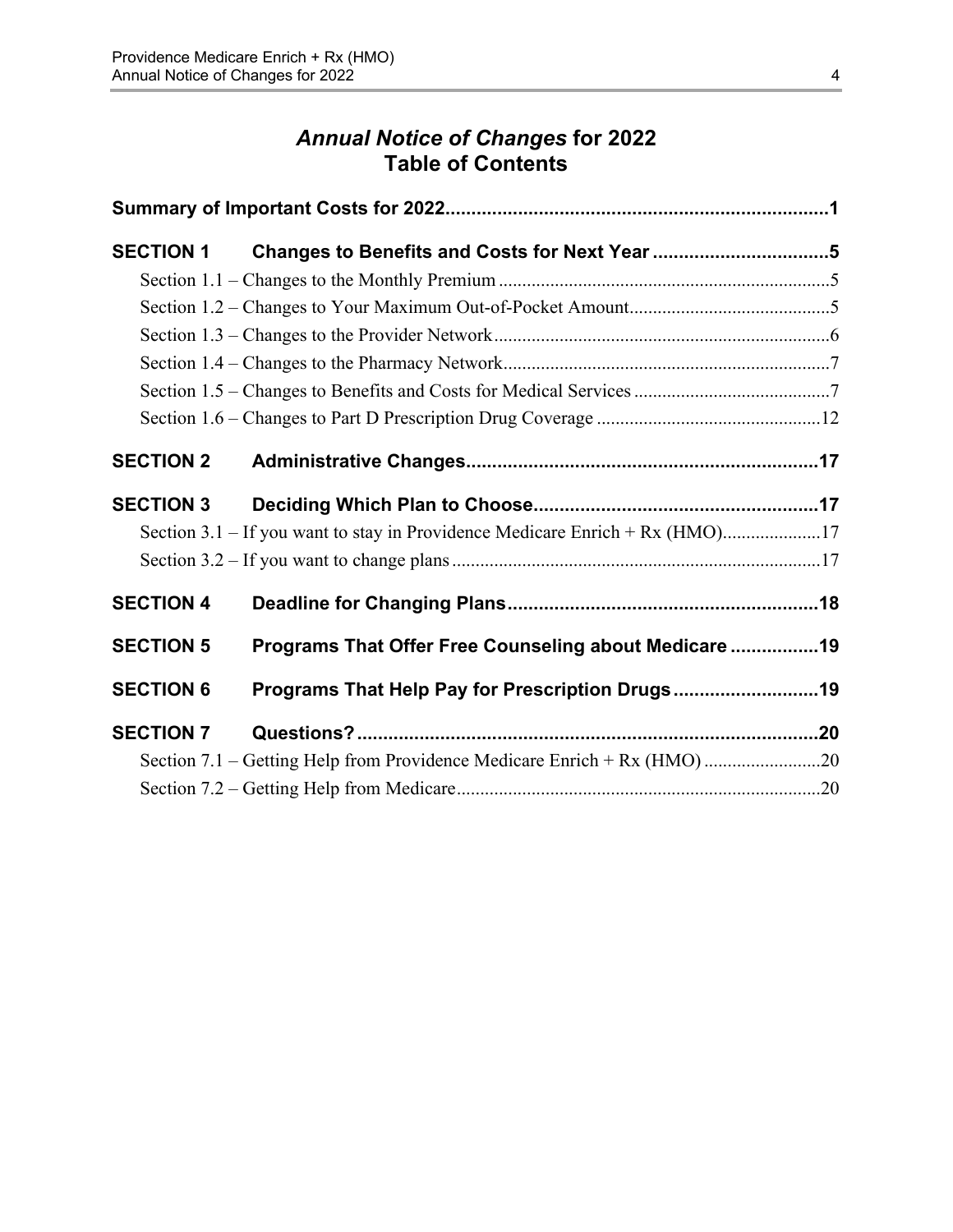## <span id="page-7-0"></span>**SECTION 1 Changes to Benefits and Costs for Next Year**

### <span id="page-7-1"></span>**Section 1.1 – Changes to the Monthly Premium**

| Cost                                                              | 2021 (this year)                         | 2022 (next year)                                        |
|-------------------------------------------------------------------|------------------------------------------|---------------------------------------------------------|
| <b>Monthly premium</b>                                            | \$147                                    | \$147                                                   |
| (You must also continue to pay your)<br>Medicare Part B premium.) |                                          | There is no change for<br>the upcoming benefit<br>year. |
| <b>Optional Supplemental Dental</b><br>Coverage monthly premium   | Providence Dental<br>Basic<br>\$33.70    | Providence Dental<br>Basic<br>\$32.50                   |
| <b>Optional Supplemental Dental</b><br>Coverage monthly premium   | Providence Dental<br>Enhanced<br>\$46.50 | Providence Dental<br>Enhanced<br>\$45.10                |

- Your monthly plan premium will be *more* if you are required to pay a lifetime Part D late enrollment penalty for going without other drug coverage that is at least as good as Medicare drug coverage (also referred to as "creditable coverage") for 63 days or more.
- If you have a higher income, you may have to pay an additional amount each month directly to the government for your Medicare prescription drug coverage.
- Your monthly premium will be *less* if you are receiving "Extra Help" with your prescription drug costs. Please see Section 6 regarding "Extra Help" from Medicare.

### <span id="page-7-2"></span>**Section 1.2 – Changes to Your Maximum Out-of-Pocket Amount**

 amount, you generally pay nothing for covered services for the rest of the year. To protect you, Medicare requires all health plans to limit how much you pay "out-of-pocket" during the year. This limit is called the "maximum out-of-pocket amount." Once you reach this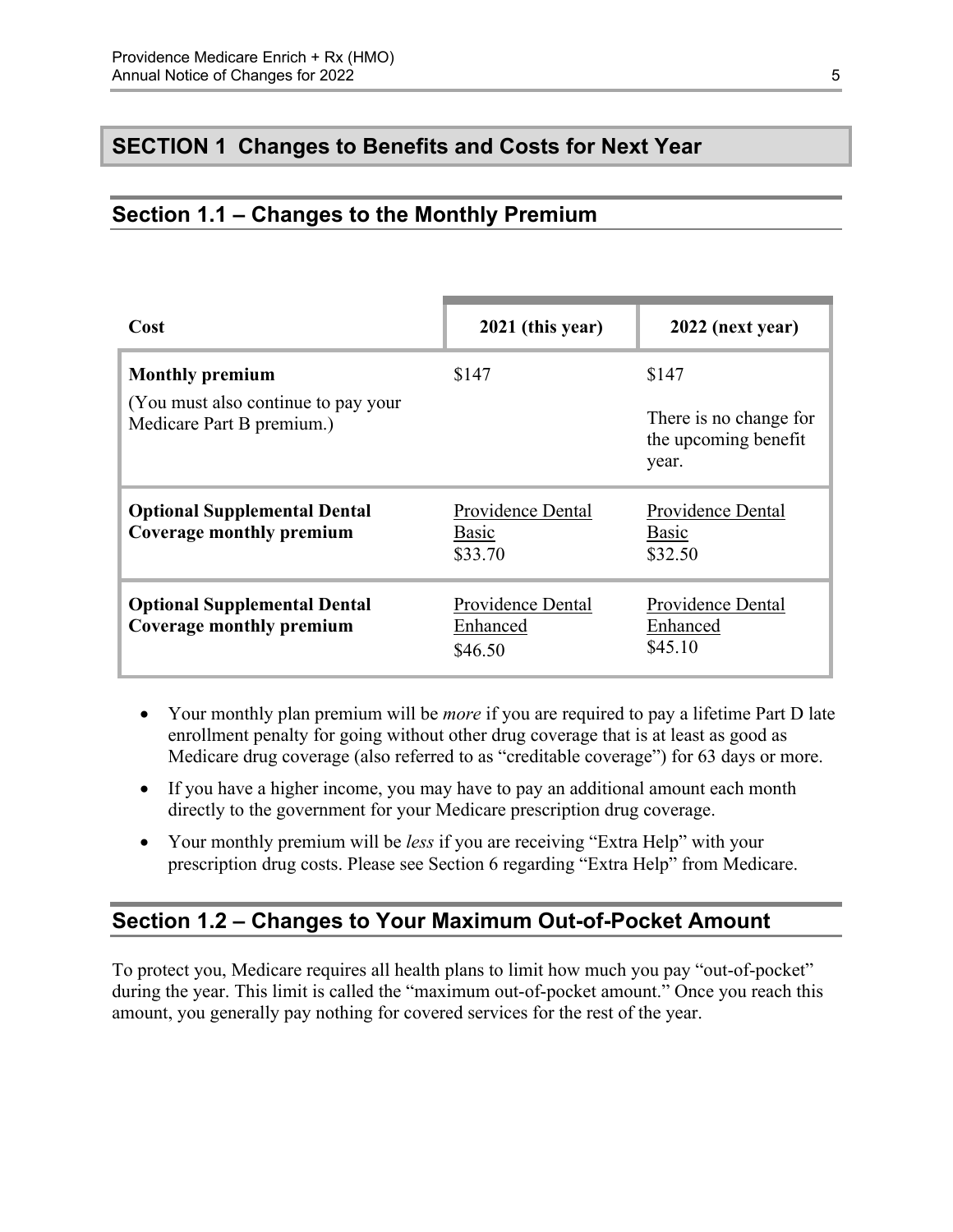| Cost                                                                                                                                                                                                                                      | 2021 (this year) | 2022 (next year)                                                                                                                                                           |
|-------------------------------------------------------------------------------------------------------------------------------------------------------------------------------------------------------------------------------------------|------------------|----------------------------------------------------------------------------------------------------------------------------------------------------------------------------|
| Maximum out-of-pocket amount<br>Your costs for covered medical<br>services (such as copays) count<br>toward your maximum out-of-<br>pocket amount. Your plan premium<br>and your costs for prescription<br>drugs do not count toward your | \$5,000          | \$5,000<br>Once you have paid<br>\$5,000 out-of-pocket for<br>covered services, you<br>will pay nothing for your<br>covered services for the<br>rest of the calendar year. |
| maximum out-of-pocket amount.                                                                                                                                                                                                             |                  | There is no change for the<br>upcoming benefit year.                                                                                                                       |

### <span id="page-8-0"></span>**Section 1.3 – Changes to the Provider Network**

 **to see if your providers (primary care provider, specialists, hospitals, etc.) are in our**  There are changes to our network of providers for next year. An updated *Provider and Pharmacy Directory* is located on our website at [www.ProvidenceHealthAssurance.com/findaprovider. Yo](http://www.ProvidenceHealthAssurance.com/findaprovider)u may also call Customer Service for updated provider information or to ask us to mail you a *Provider and Pharmacy Directory*. **Please review the 2022** *Provider and Pharmacy Directory*  **network**.

It is important that you know that we may make changes to the hospitals, doctors and specialists (providers) that are part of your plan during the year. There are a number of reasons why your provider might leave your plan, but if your doctor or specialist does leave your plan, you have certain rights and protections summarized below:

- Even though our network of providers may change during the year, we must furnish you with uninterrupted access to qualified doctors and specialists.
- We will make a good faith effort to provide you with at least 30 days' notice that your provider is leaving our plan so that you have time to select a new provider.
- We will assist you in selecting a new qualified provider to continue managing your health care needs.
- If you are undergoing medical treatment you have the right to request, and we will work with you to ensure, that the medically necessary treatment you are receiving is not interrupted.
- If you believe we have not furnished you with a qualified provider to replace your previous provider or that your care is not being appropriately managed, you have the right to file an appeal of our decision.
- If you find out your doctor or specialist is leaving your plan, please contact us so we can assist you in finding a new provider to manage your care.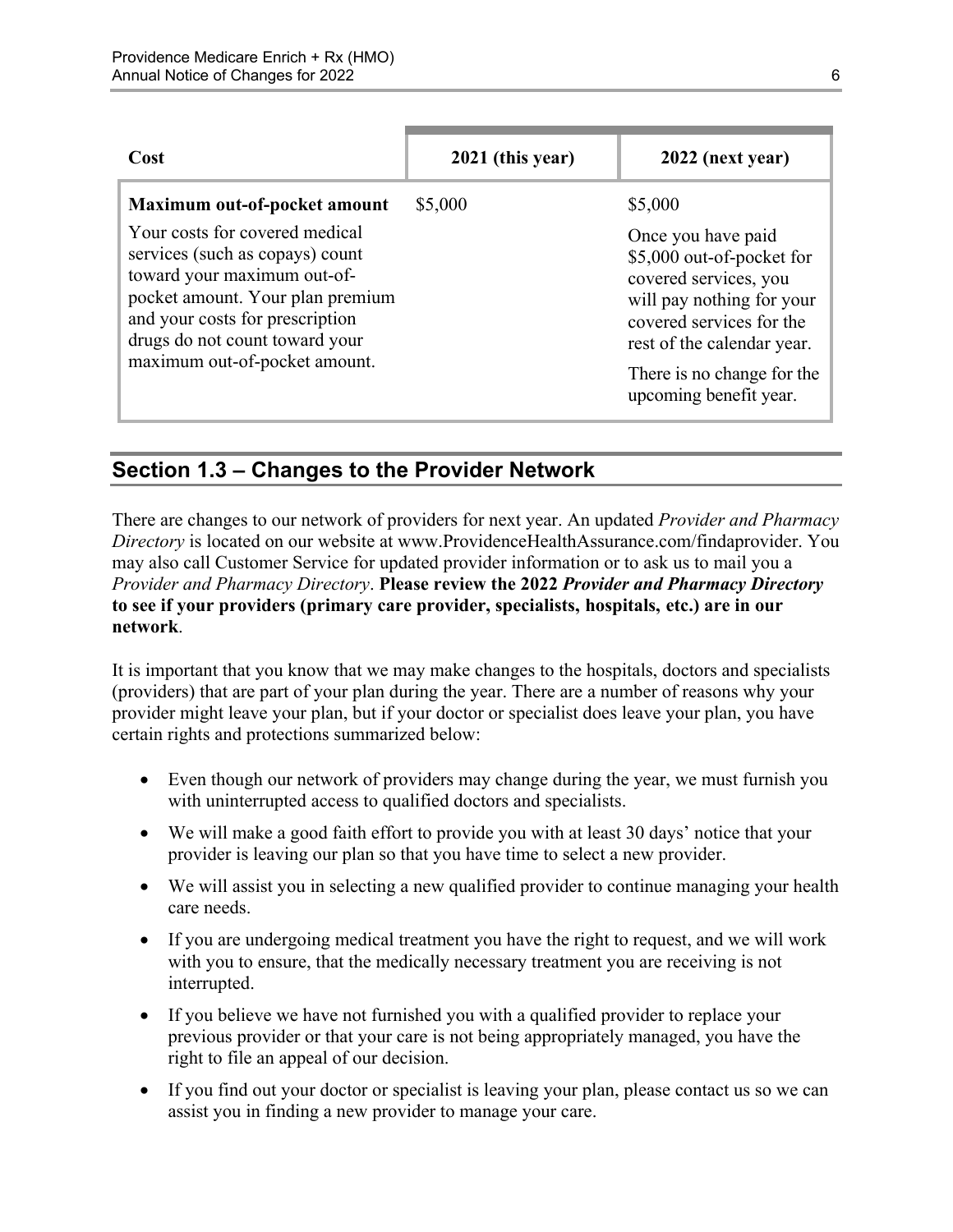## <span id="page-9-0"></span>**Section 1.4 – Changes to the Pharmacy Network**

Amounts you pay for your prescription drugs may depend on which pharmacy you use. Medicare drug plans have a network of pharmacies. In most cases, your prescriptions are covered *only* if they are filled at one of our network pharmacies. Our network includes pharmacies with preferred cost sharing, which may offer you lower cost sharing than the standard cost sharing offered by other network pharmacies for some drugs.

There are changes to our network of pharmacies for next year. An updated *Provider and Pharmacy Directory* is located on our website at [www.ProvidenceHealthAssurance.com/findaprovider. Yo](http://www.ProvidenceHealthAssurance.com/findaprovider)u may also call Customer Service for updated provider information or to ask us to mail you a *Provider and Pharmacy Directory*. **Please review the 2022** *Provider and Pharmacy Directory* **to see which pharmacies are in our** 

# **Section 1.5 – Changes to Benefits and Costs for Medical Services**

We are changing our coverage for certain medical services next year. The information below describes these changes. For details about the coverage and costs for these services, see Chapter 4, *Medical Benefits Chart (what is covered and what you pay)*, in your *2022 Evidence of Coverage.* 

#### **Opioid treatment program services**

<span id="page-9-1"></span>**network**.

Members of our plan with opioid use disorder (OUD) can receive coverage of services to treat OUD through an Opioid Treatment Program (OTP) which includes the following services:

- U.S. Food and Drug Administration (FDA)-approved opioid agonist and antagonist medication-assisted treatment (MAT) medications.
- Dispensing and administration of MAT medications (if applicable)
- Substance use counseling
- Individual and group therapy
- Toxicology testing
- Intake activities
- Periodic assessments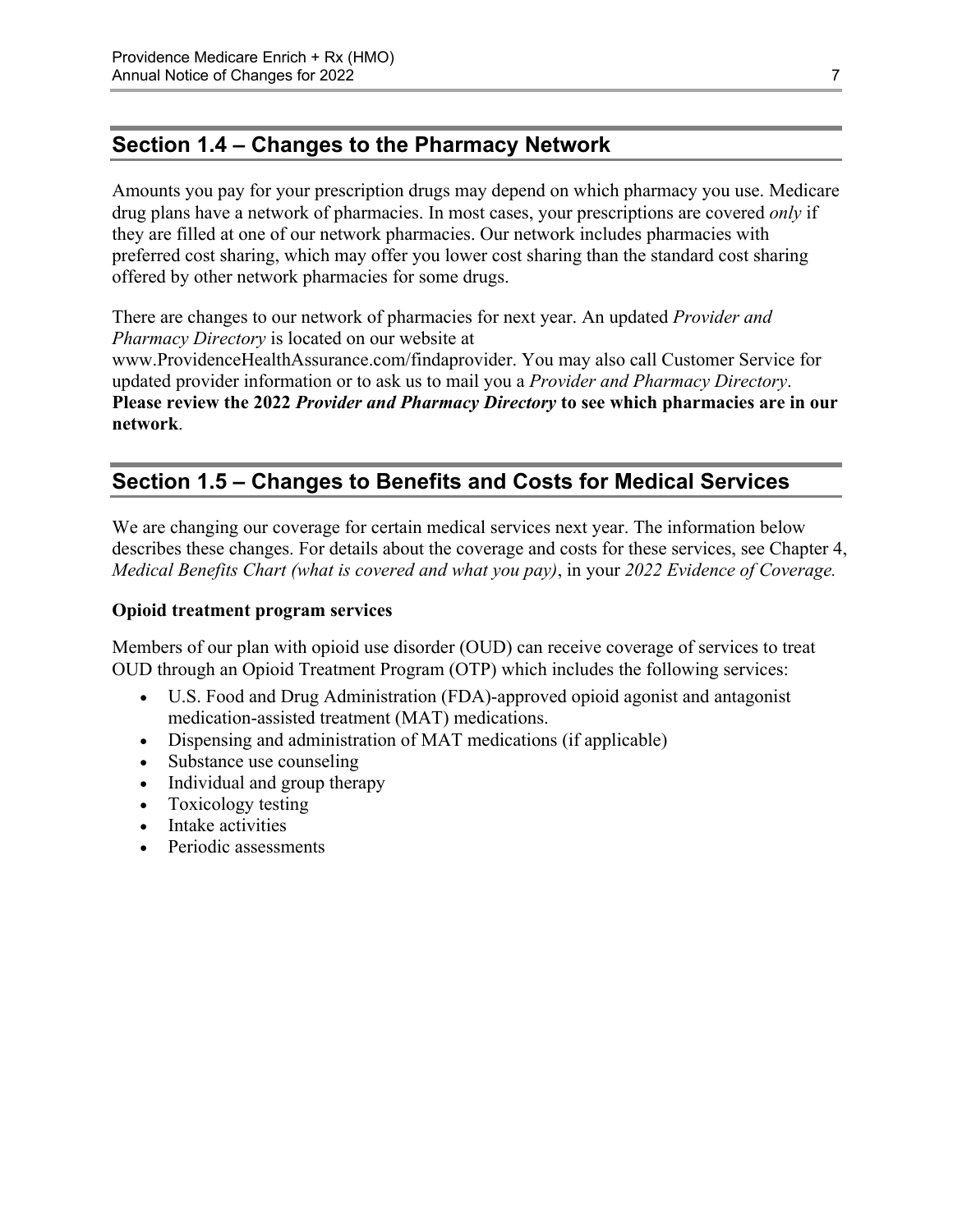| Cost                                                    | 2021 (this year)                                                                                                                                                                                                                                                                                        | 2022 (next year)                                                                                                                                                                                                                                                                       |
|---------------------------------------------------------|---------------------------------------------------------------------------------------------------------------------------------------------------------------------------------------------------------------------------------------------------------------------------------------------------------|----------------------------------------------------------------------------------------------------------------------------------------------------------------------------------------------------------------------------------------------------------------------------------------|
| <b>Dental services (embedded</b><br>routine preventive) | Routine preventive dental<br>services are not covered.                                                                                                                                                                                                                                                  | You pay a \$15 copayment for<br>each preventive dental visit<br>where any of the following<br>covered services are<br>completed:                                                                                                                                                       |
|                                                         |                                                                                                                                                                                                                                                                                                         | Two evaluations in total<br>per calendar year<br>including a maximum of<br>one comprehensive<br>evaluation per 36 months<br>and one limited oral<br>evaluation per 12 months<br>Two cleanings (excluding<br>$\bullet$<br>periodontal cleanings) per                                    |
|                                                         |                                                                                                                                                                                                                                                                                                         | calendar year<br>Any combination of<br>bitewing x-rays, two per<br>calendar year or one full<br>mouth diagnostic x-ray,<br>for a total of two                                                                                                                                          |
|                                                         |                                                                                                                                                                                                                                                                                                         | Emergency palliative<br>treatment (only if no<br>services other than exam<br>and x-rays were<br>performed on the same<br>date of service)                                                                                                                                              |
| <b>Fitness benefit</b>                                  | The Silver&Fit <sup>®</sup> Healthy<br>Aging and Exercise Program<br>is offered to eligible<br>Medicare Advantage<br>beneficiaries. The following<br>choices are available to you<br>at no cost: You can select one<br>fitness center membership,<br>one Stay Fit Kit, and one<br>Home Fitness Kit each | The Silver&Fit® Healthy<br>Aging and Exercise Program<br>is offered to eligible<br>Medicare Advantage<br>beneficiaries. The following<br>choices are available to you<br>at no cost: You can select one<br>fitness center membership<br>and one Home Fitness Kit<br>each benefit year. |
|                                                         | benefit year.                                                                                                                                                                                                                                                                                           | You also have access to the<br>Premium Fitness Network for<br>an additional cost per month.                                                                                                                                                                                            |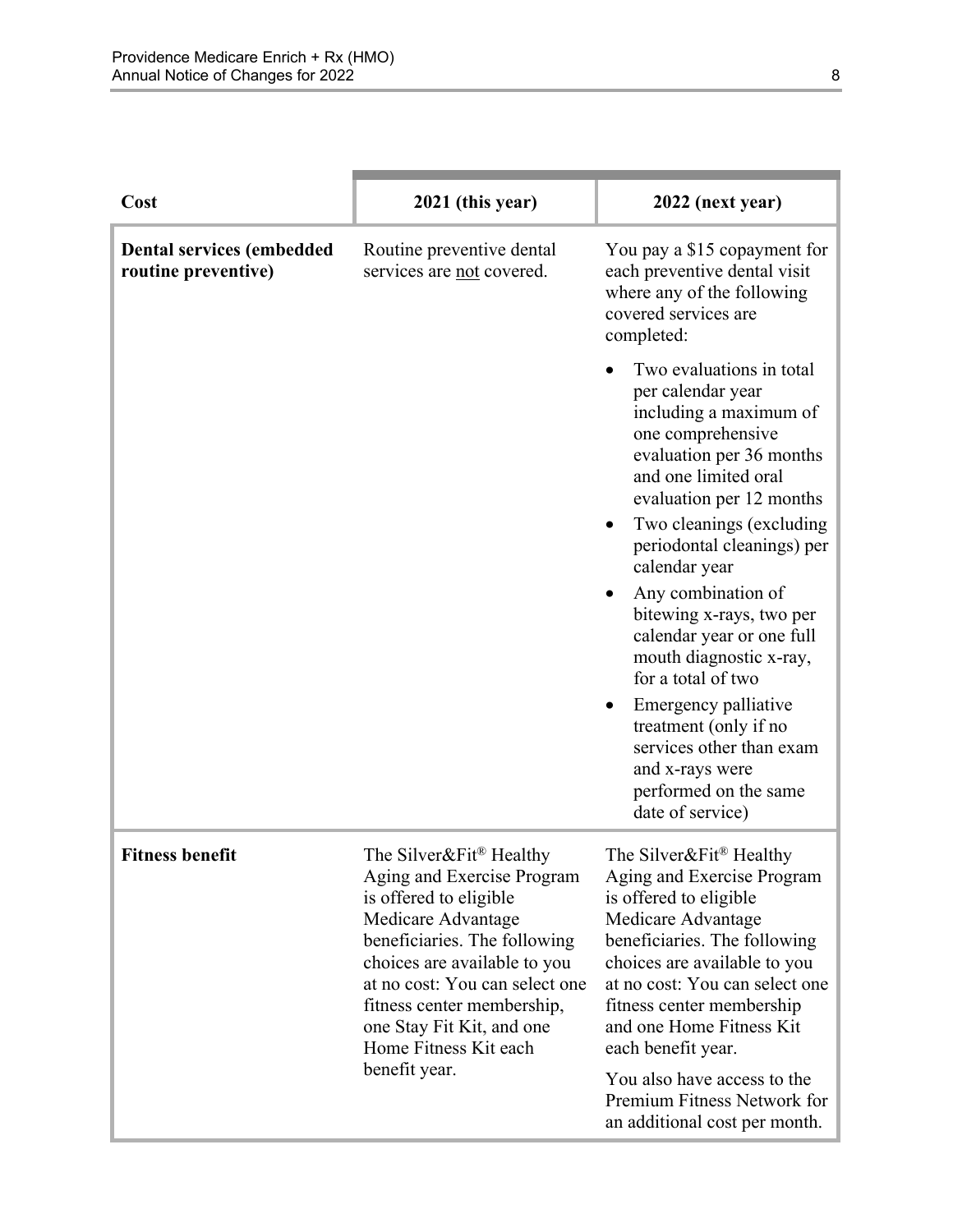| Cost                               | 2021 (this year)                                                                                                                                                                                                                                                                                              | 2022 (next year)                                                                                                                                                                                                                                                                                                                                                      |
|------------------------------------|---------------------------------------------------------------------------------------------------------------------------------------------------------------------------------------------------------------------------------------------------------------------------------------------------------------|-----------------------------------------------------------------------------------------------------------------------------------------------------------------------------------------------------------------------------------------------------------------------------------------------------------------------------------------------------------------------|
| <b>Health and wellness classes</b> | Health and wellness includes<br>educational classes on the<br>topics of weight<br>management, stress<br>reduction, fall prevention,<br>pain education, osteoporosis,<br>yoga, childbirth, smoking<br>cessation, progressive<br>disorders, and nutrition<br>offered at participating<br>Providence facilities. | Health and wellness includes<br>educational classes on the<br>topics of weight<br>management, stress<br>reduction, fall prevention,<br>pain education, urinary<br>incontinence-pelvic floor,<br>osteoporosis, yoga, smoking<br>cessation, progressive<br>disorders and nutrition. You<br>may access classes offered<br>virtually through<br>participating facilities. |
|                                    | You have an allowance of<br>\$500 for health and wellness<br>classes.                                                                                                                                                                                                                                         | You have an unlimited<br>allowance for health and<br>wellness classes.                                                                                                                                                                                                                                                                                                |
| <b>Hearing aids</b>                | This benefit is administered<br>by TruHearing                                                                                                                                                                                                                                                                 | This benefit is administered<br>by TruHearing                                                                                                                                                                                                                                                                                                                         |
|                                    | You pay a \$699 copayment<br>per Advanced hearing aid or<br>a \$999 copayment per<br>Premium hearing aid.                                                                                                                                                                                                     | You pay a \$699 copayment<br>per Advanced hearing aid or<br>a \$999 copayment per<br>Premium hearing aid.                                                                                                                                                                                                                                                             |
|                                    | Hearing Aid purchases<br>include:<br>3 provider visits within<br>$\bullet$<br>first year of hearing aid<br>purchase<br>45-day trial period<br>3-year extended warranty<br>$\bullet$<br>48 batteries per aid for<br>non-rechargeable models                                                                    | Hearing Aid purchases<br>include:<br>First year of follow-up<br>provider visits<br>60-day trial period<br>3-year extended warranty<br>$\bullet$<br>80 batteries per aid for<br>non-rechargeable models                                                                                                                                                                |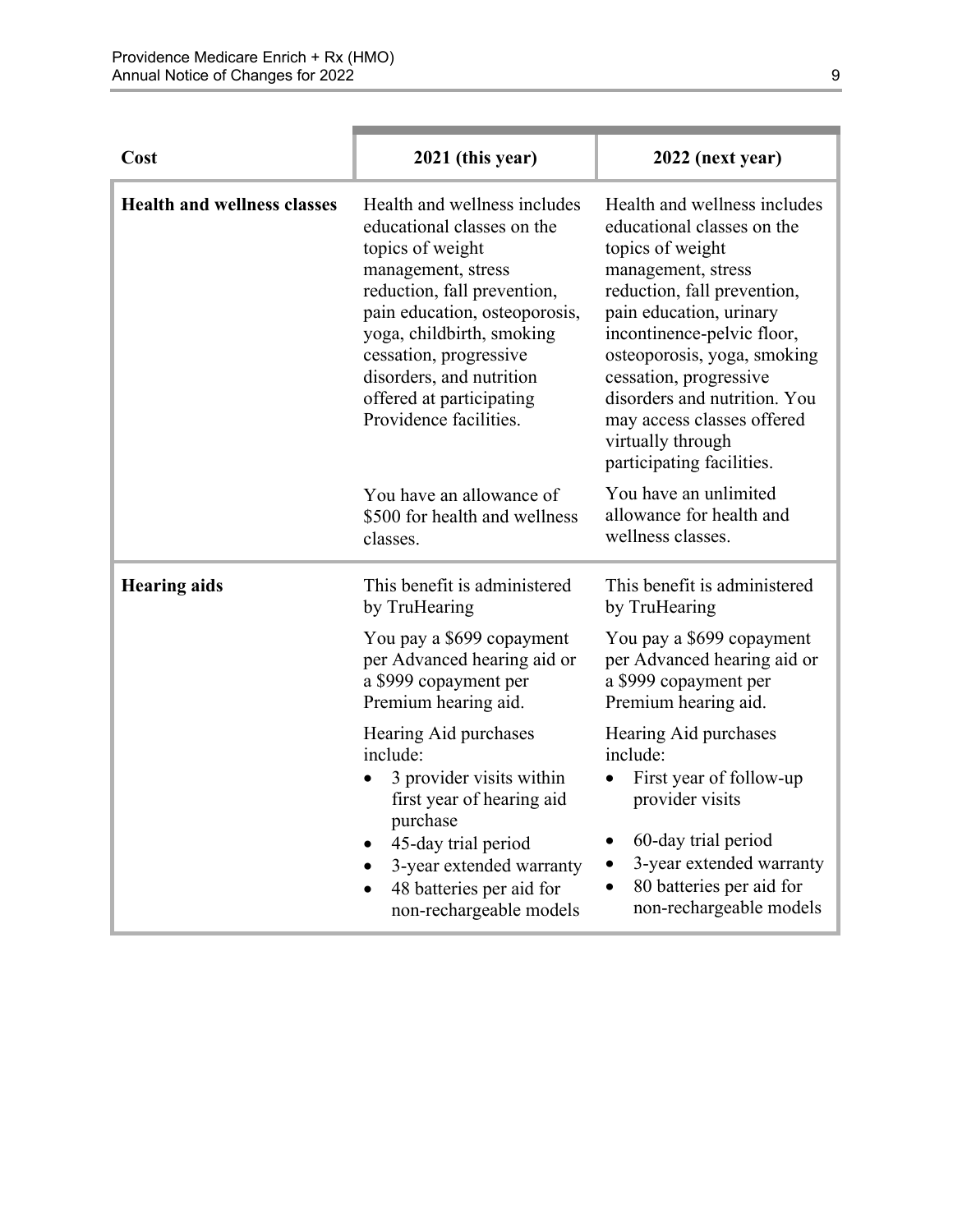| Cost                                            | 2021 (this year)                                                                                                                                                                     | 2022 (next year)                                                                                                                                                                                                                                                                                                                     |
|-------------------------------------------------|--------------------------------------------------------------------------------------------------------------------------------------------------------------------------------------|--------------------------------------------------------------------------------------------------------------------------------------------------------------------------------------------------------------------------------------------------------------------------------------------------------------------------------------|
| Meal delivery program<br>(non-Medicare-covered) | Meal delivery program is not<br>covered.                                                                                                                                             | There is no coinsurance,<br>copayment, or deductible for<br>non-Medicare-covered meal<br>delivery program.<br>(two meals per day for 14<br>days (total of 28 meals),<br>immediately following each<br>inpatient hospitalization).<br>There is no plan coverage<br>limit.                                                             |
| <b>Opioid treatment program</b><br>services     | You pay a \$15 copayment in<br>primary care setting and a<br>\$40 copayment in specialty<br>care setting for each<br>Medicare-covered opioid<br>treatment program services<br>visit. | There is no coinsurance,<br>copayment, or deductible for<br>services with an Opioid<br>treatment provider enrolled<br>with Medicare. You pay a<br>\$15 copayment in primary<br>care setting and you pay a<br>\$40 copayment in specialty<br>care setting for each<br>Medicare-covered opioid<br>treatment program services<br>visit. |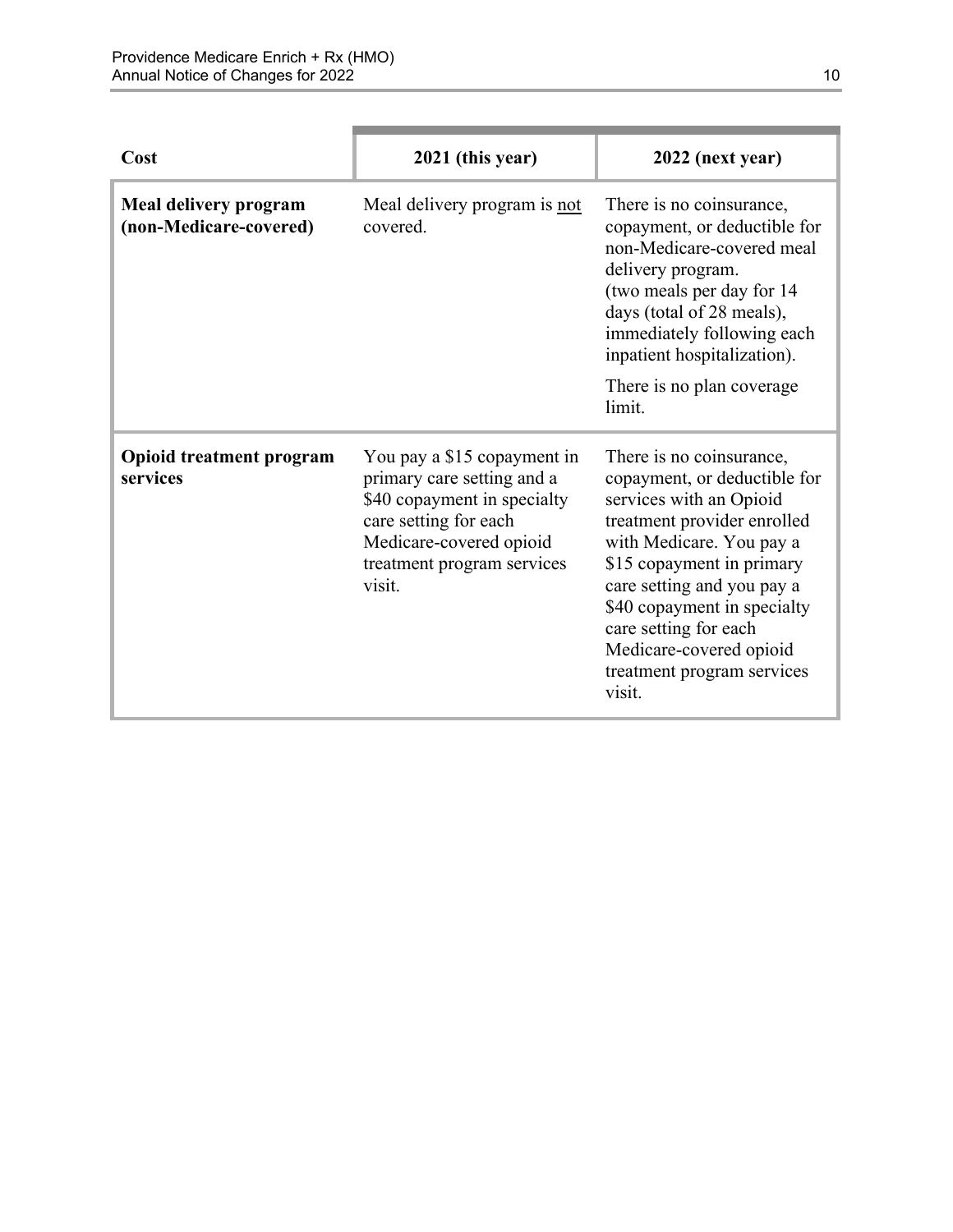| Cost                                                                                                                                 | 2021 (this year)                                                                                                                             | 2022 (next year)                                                                                                                                    |
|--------------------------------------------------------------------------------------------------------------------------------------|----------------------------------------------------------------------------------------------------------------------------------------------|-----------------------------------------------------------------------------------------------------------------------------------------------------|
| <b>Optional Providence Dental</b><br><b>Basic</b><br>(this optional supplemental<br>benefit is available for an<br>extra premium)    | You pay 0% of the total cost<br>for covered preventive and<br>diagnostic services, including<br>exams, cleanings, and x-rays.                | You pay 0% of the total cost<br>for covered preventive and<br>diagnostic services, including<br>exams, cleanings, and x-rays.                       |
|                                                                                                                                      | You pay 50% of the total cost<br>for comprehensive dental<br>diagnostic services.                                                            | You pay 50% of the total cost<br>for comprehensive dental<br>diagnostic services.                                                                   |
|                                                                                                                                      |                                                                                                                                              | The list of services covered<br>by your plan has changed, for<br>a full list of covered services<br>please see your Evidence of<br>Coverage.        |
| <b>Optional Providence Dental</b><br><b>Enhanced</b><br>(this optional supplemental<br>benefit is available for an<br>extra premium) | You pay 0% of the total cost<br>for covered preventive and<br>diagnostic services, including<br>exams, cleanings, and x-rays.                | You pay 0% of the total cost<br>for covered preventive and<br>diagnostic services, including<br>exams, cleanings, and x-rays.                       |
|                                                                                                                                      | You pay 50% of the total cost<br>for comprehensive dental<br>diagnostic services.                                                            | You pay 50% of the total cost<br>for comprehensive dental<br>diagnostic services.                                                                   |
|                                                                                                                                      |                                                                                                                                              | The list of services covered<br>by your plan has changed, for<br>a full list of covered services<br>please see your <i>Evidence of</i><br>Coverage. |
| Other health care<br>professionals (e.g., nurse<br>practitioner; physician<br>assistant)                                             | You pay a \$15 copayment in<br>primary care setting and a<br>\$40 copayment in specialty<br>care setting for each<br>Medicare-covered visit. | You pay a \$0-\$15 copayment<br>in primary care setting and a<br>\$40 copayment in specialty<br>care setting for each<br>Medicare-covered visit.    |
| <b>Personal Emergency</b><br><b>Response System (PERS)</b>                                                                           | Personal Emergency<br>Response System (PERS)<br>services are not covered.                                                                    | There is no coinsurance,<br>copayment, or deductible for<br>Personal Emergency<br>Response System (PERS)<br>services.                               |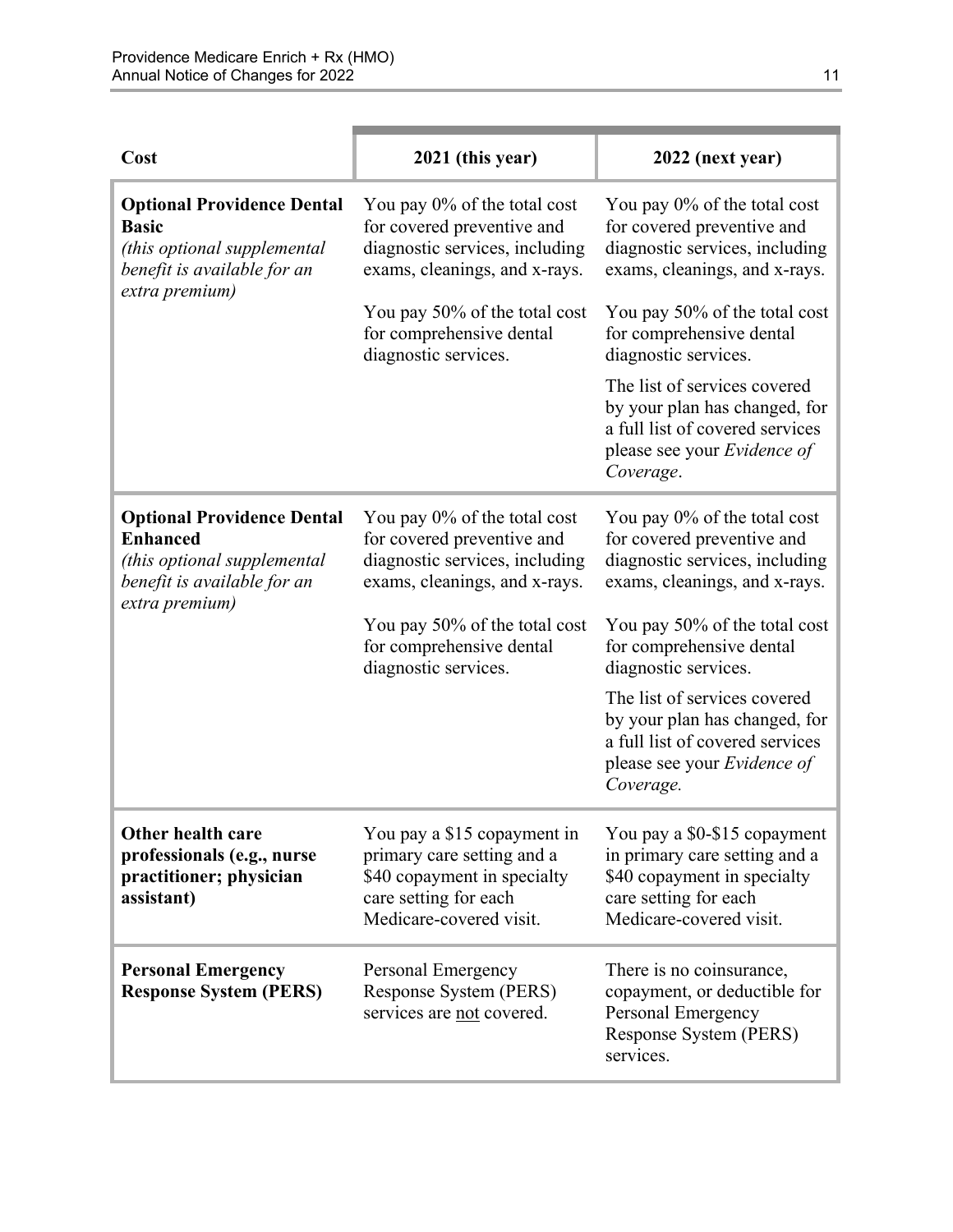| Cost                            | 2021 (this year)                                                                                                                                                                                                | 2022 (next year)                                                                                                                                                                                                |
|---------------------------------|-----------------------------------------------------------------------------------------------------------------------------------------------------------------------------------------------------------------|-----------------------------------------------------------------------------------------------------------------------------------------------------------------------------------------------------------------|
| <b>Routine hearing services</b> | Routine hearing aid<br>fitting/evaluation visits are<br>not covered.                                                                                                                                            | This benefit is administered<br>by TruHearing                                                                                                                                                                   |
|                                 |                                                                                                                                                                                                                 | There is no coinsurance,<br>copayment, or deductible for<br>routine hearing aid<br>fitting/evaluation visits.                                                                                                   |
| <b>Routine vision care</b>      | You have an allowance up to<br>\$250 per calendar year for a<br>combination of routine<br>prescription contacts, routine<br>prescription lenses, routine<br>vision frames, and/or<br>upgrades, such as tinting. | You have an allowance up to<br>\$245 per calendar year for a<br>combination of routine<br>prescription contacts, routine<br>prescription lenses, routine<br>vision frames, and/or<br>upgrades, such as tinting. |
| <b>Telehealth</b>               | You pay a \$15 copayment in<br>primary care setting and a<br>\$40 copayment in specialty<br>care setting for additional<br>Medicare-covered telehealth<br>services.                                             | You pay a \$0-\$15 copayment<br>in primary care setting and a<br>\$40 copayment in specialty<br>care setting for additional<br>Medicare-covered telehealth<br>services.                                         |

# <span id="page-14-0"></span>**Section 1.6 – Changes to Part D Prescription Drug Coverage**

#### **Changes to Our Drug List**

Our list of covered drugs is called a Formulary or "Drug List." A copy of our Drug List is provided electronically.

We made changes to our Drug List, including changes to the drugs we cover and changes to the restrictions that apply to our coverage for certain drugs. **Review the Drug List to make sure your drugs will be covered next year and to see if there will be any restrictions.** 

If you are affected by a change in drug coverage, you can:

- **Work with your doctor (or other prescriber) and ask the plan to make an exception**  to cover the drug.
	- o To learn what you must do to ask for an exception, see Chapter 9 of your *E*v*idence of Coverage (What to do if you have a problem or complaint (coverage decisions, appeals, complaints))* or call Customer Service.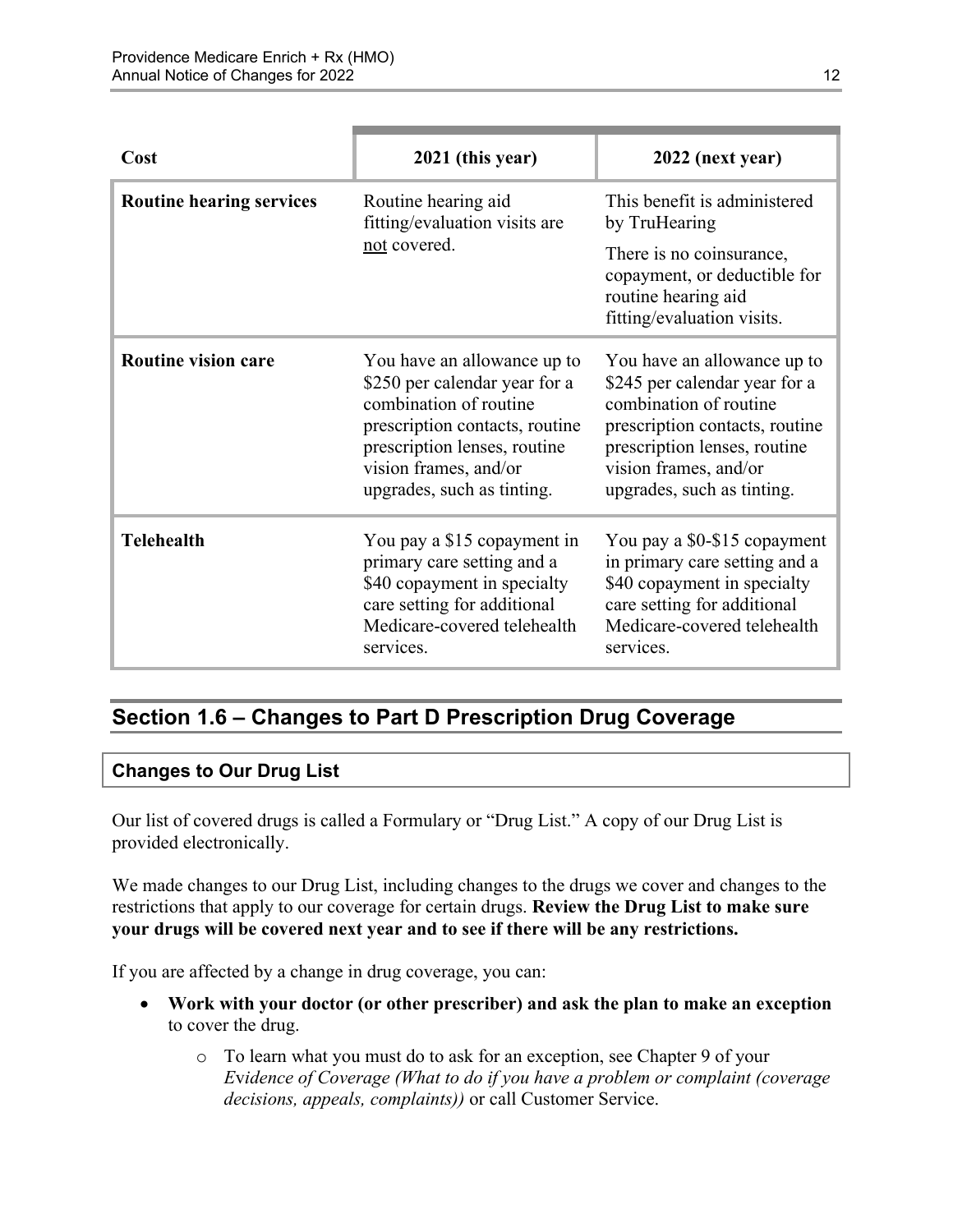**Work with your doctor (or other prescriber) to find a different drug** that we cover. You can call Customer Service to ask for a list of covered drugs that treat the same medical condition.

 Section 5.2 of the *Evidence of Coverage.*) During the time when you are getting a temporary In some situations, we are required to cover a temporary supply of a non-formulary drug in the first 90 days of the plan year or the first 90 days of membership to avoid a gap in therapy. (To learn more about when you can get a temporary supply and how to ask for one, see Chapter 5, supply of a drug, you should talk with your doctor to decide what to do when your temporary supply runs out. You can either switch to a different drug covered by the plan or ask the plan to make an exception for you and cover your current drug.

If you had an approved formulary exception during the previous year, a new request may need to be submitted for the current year. To see if you need a new formulary exception request, you may call Customer Service.

Most of the changes in the Drug List are new for the beginning of each year. However, during the year, we might make other changes that are allowed by Medicare rules.

When we make these changes to the Drug List during the year, you can still work with your doctor (or other prescriber) and ask us to make an exception to cover the drug. We will also continue to update our online Drug List as scheduled and provide other required information to reflect drug changes. (To learn more about changes we may make to the Drug List, see Chapter 5, Section 6 of the Evidence of Coverage.)

### **Changes to Prescription Drug Costs**

*Note:* If you are in a program that helps pay for your drugs ("Extra Help"), **the information about costs for Part D prescription drugs may not apply to you.** We have included a separate insert, called the "Evidence of Coverage Rider for People Who Get Extra Help Paying for Prescription Drugs" (also called the "Low Income Subsidy Rider" or the "LIS Rider"), which tells you about your drug costs. If you receive "Extra Help" and didn't receive this insert with this packet, please call Customer Service and ask for the "LIS Rider."

There are four "drug payment stages." How much you pay for a Part D drug depends on which drug payment stage you are in. (You can look in Chapter 6, Section 2 of your *Evidence of Coverage* for more information about the stages.)

The information below shows the changes for next year to the first two stages – the Yearly Deductible Stage and the Initial Coverage Stage. (Most members do not reach the other two stages – the Coverage Gap Stage or the Catastrophic Coverage Stage. To get information about your costs in these stages, look at Chapter 6, Sections 6 and 7, in the *Evidence of Coverage*, which is located on our website at [www.ProvidenceHealthAssurance.com. Yo](http://www.ProvidenceHealthAssurance.com)u may also call Customer Service to ask us to mail you an *Evidence of Coverage*.)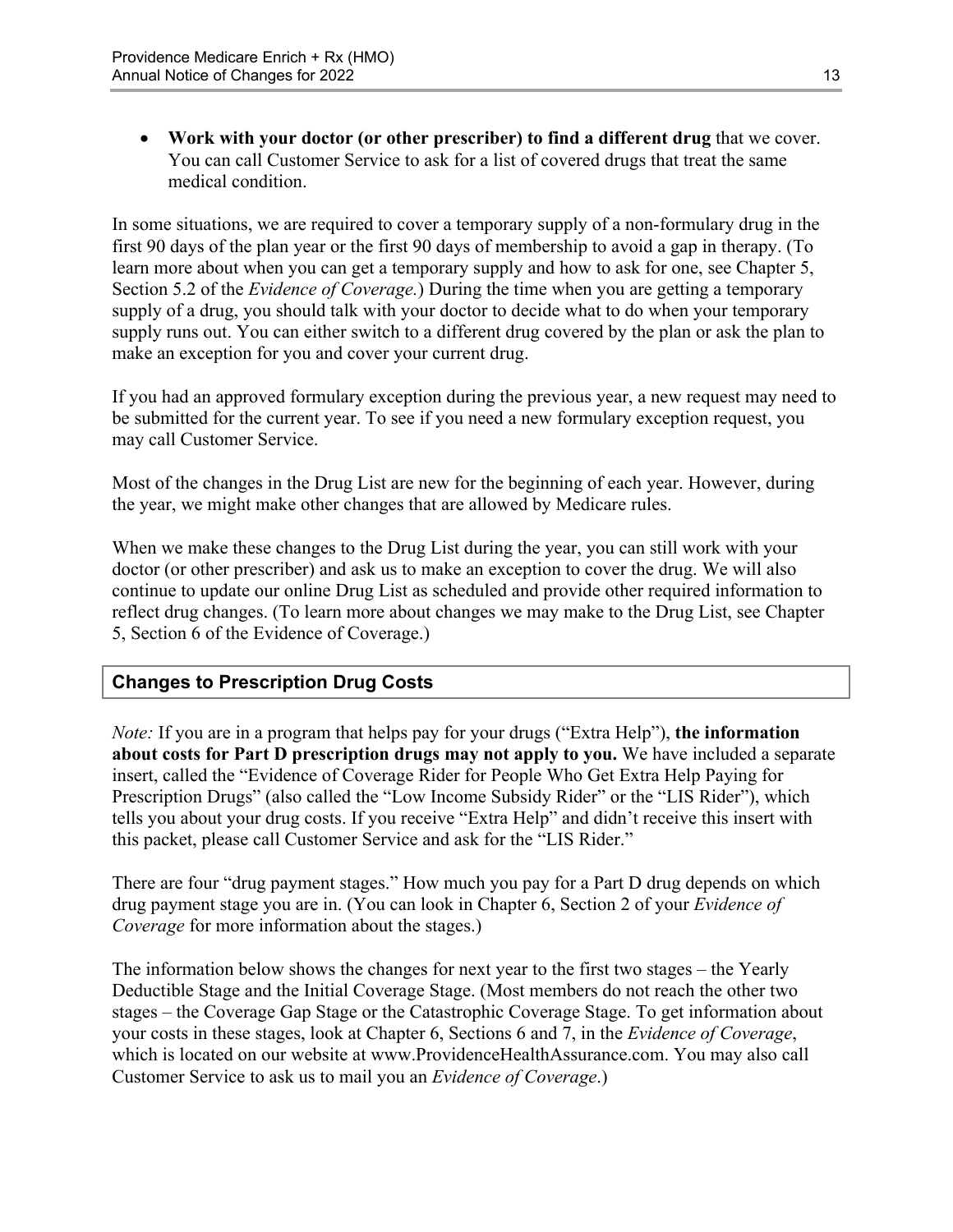### **Changes to the Deductible Stage**

| <b>Stage</b>                                                                                                                                                                                                                                    | 2021 (this year)                                                                                                                                                                                                                                                                                                                  | 2022 (next year)                                                                                                                                                                                                                                                                                                 |
|-------------------------------------------------------------------------------------------------------------------------------------------------------------------------------------------------------------------------------------------------|-----------------------------------------------------------------------------------------------------------------------------------------------------------------------------------------------------------------------------------------------------------------------------------------------------------------------------------|------------------------------------------------------------------------------------------------------------------------------------------------------------------------------------------------------------------------------------------------------------------------------------------------------------------|
| <b>Stage 1: Yearly Deductible</b><br><b>Stage</b><br>During this stage, you pay the<br>full cost of your Tier 3 Preferred<br>Brand, Tier 4 Non-Preferred<br>Drug and Tier 5 Specialty drugs<br>until you have reached the yearly<br>deductible. | The deductible is \$325.<br>During this stage, you pay<br>\$4 per prescription cost<br>sharing for drugs on Tier 1<br>and \$13 per prescription<br>cost sharing for drugs on<br>Tier 2 from a <i>preferred</i><br>retail pharmacy; \$14 per<br>prescription cost sharing<br>for drugs on Tier 1 and<br>\$20 per prescription cost | The deductible is \$420.<br>During this stage, you pay<br>\$5 per prescription cost<br>sharing for drugs on Tier<br>1, \$16 per prescription<br>cost sharing for drugs on<br>Tier 2, and \$0 per<br>prescription cost sharing<br>for drugs on Tier 6 from a<br>preferred retail pharmacy;<br>\$10 copayment cost |
|                                                                                                                                                                                                                                                 | sharing for drugs on Tier 2<br>from a <i>standard</i> retail<br>pharmacy; and the full<br>cost of drugs on Tier 3, 4,<br>and 5 until you have<br>reached the yearly<br>deductible.                                                                                                                                                | sharing for drugs on Tier<br>1, \$20 per prescription<br>cost sharing for drugs on<br>Tier 2, and \$0 per<br>prescription cost sharing<br>for drugs on Tier 6 from a<br>standard retail pharmacy;<br>and the full cost of drugs<br>on Tier 3, 4, and 5 until<br>you have reached the<br>yearly deductible.       |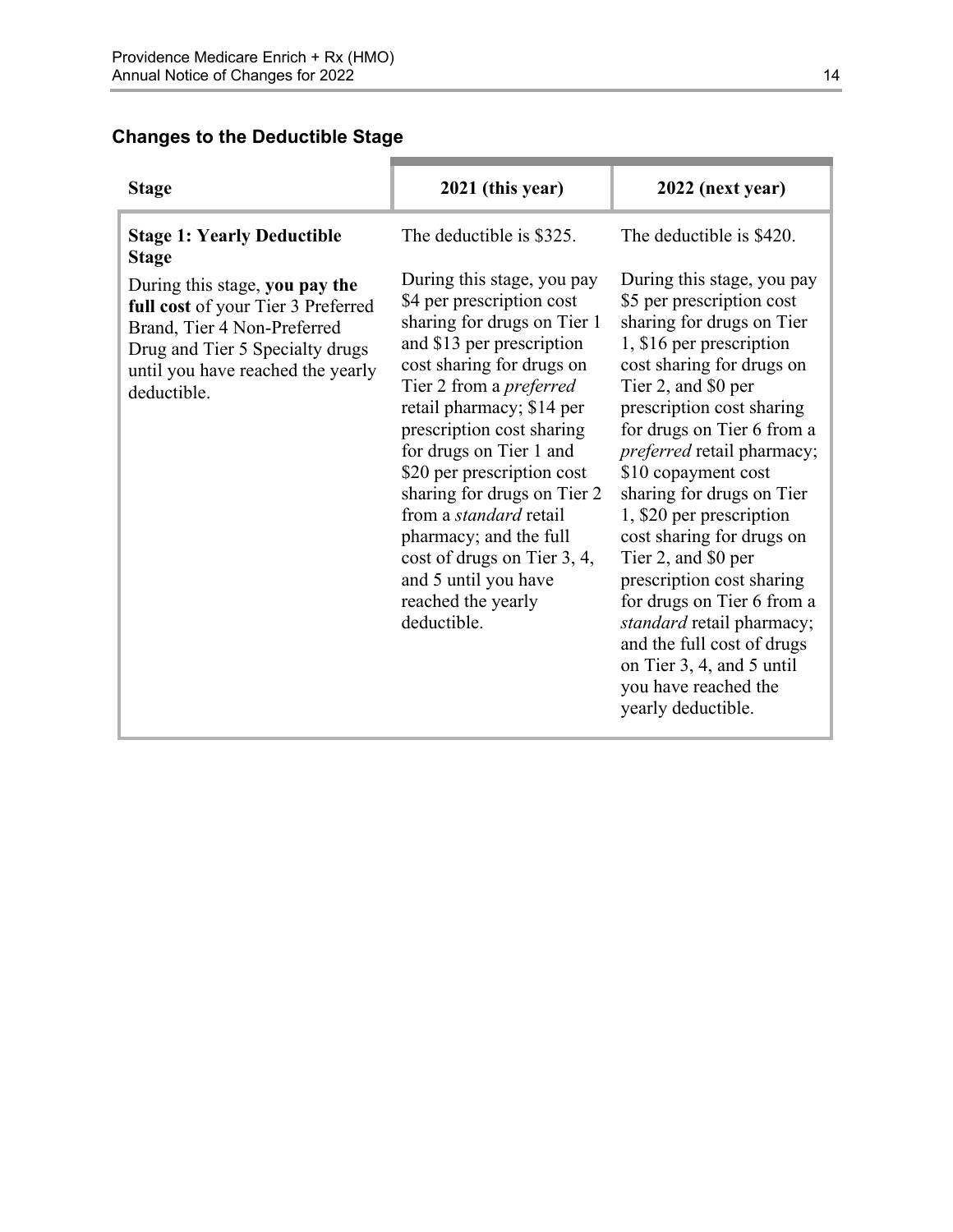### **Changes to Your Cost Sharing in the Initial Coverage Stage**

To learn how copayments and coinsurance work, look at Chapter 6, Section 1.2, *Types of out-ofpocket costs you may pay for covered drugs* in your *Evidence of Coverage*.

| <b>Stage</b>                                                                                                                                                                                                                                  | 2021 (this year)                                                                                | 2022 (next year)                                                                      |
|-----------------------------------------------------------------------------------------------------------------------------------------------------------------------------------------------------------------------------------------------|-------------------------------------------------------------------------------------------------|---------------------------------------------------------------------------------------|
| <b>Stage 2: Initial Coverage Stage</b><br>Once you pay the yearly<br>deductible, you move to the Initial<br>Coverage Stage. During this stage,<br>the plan pays its share of the cost<br>of your drugs and you pay your<br>share of the cost. | Your cost for a one-month<br>supply at a network<br>pharmacy:                                   | Your cost for a one-month<br>supply at a network<br>pharmacy:                         |
| The costs in this row are for a one-<br>month (30-day) supply when you<br>fill your prescription at a network<br>pharmacy.                                                                                                                    | <b>Tier 1 Preferred Generic:</b><br>Standard cost sharing:<br>You pay \$14 per<br>prescription. | <b>Tier 1 Preferred Generic:</b><br>Standard cost sharing:<br>You pay \$10 copayment. |
| For information about the costs for<br>a long-term supply or for mail-<br>order prescriptions, look in<br>Chapter 6, Section 5 of your<br>Evidence of Coverage.                                                                               | Preferred cost sharing:<br>You pay \$4 per<br>prescription.                                     | Preferred cost sharing:<br>You pay \$5 per<br>prescription.                           |
| We changed the tier for some of<br>the drugs on our Drug List. To see<br>if your drugs will be in a different<br>tier, look them up on the Drug<br>List.                                                                                      | <b>Tier 2 Generic:</b><br>Standard cost sharing:<br>You pay \$20 per<br>prescription.           | <b>Tier 2 Generic:</b><br>Standard cost sharing:<br>You pay \$20 per<br>prescription. |
|                                                                                                                                                                                                                                               | Preferred cost sharing:<br>You pay \$13 per<br>prescription.                                    | Preferred cost sharing:<br>You pay \$16 per<br>prescription.                          |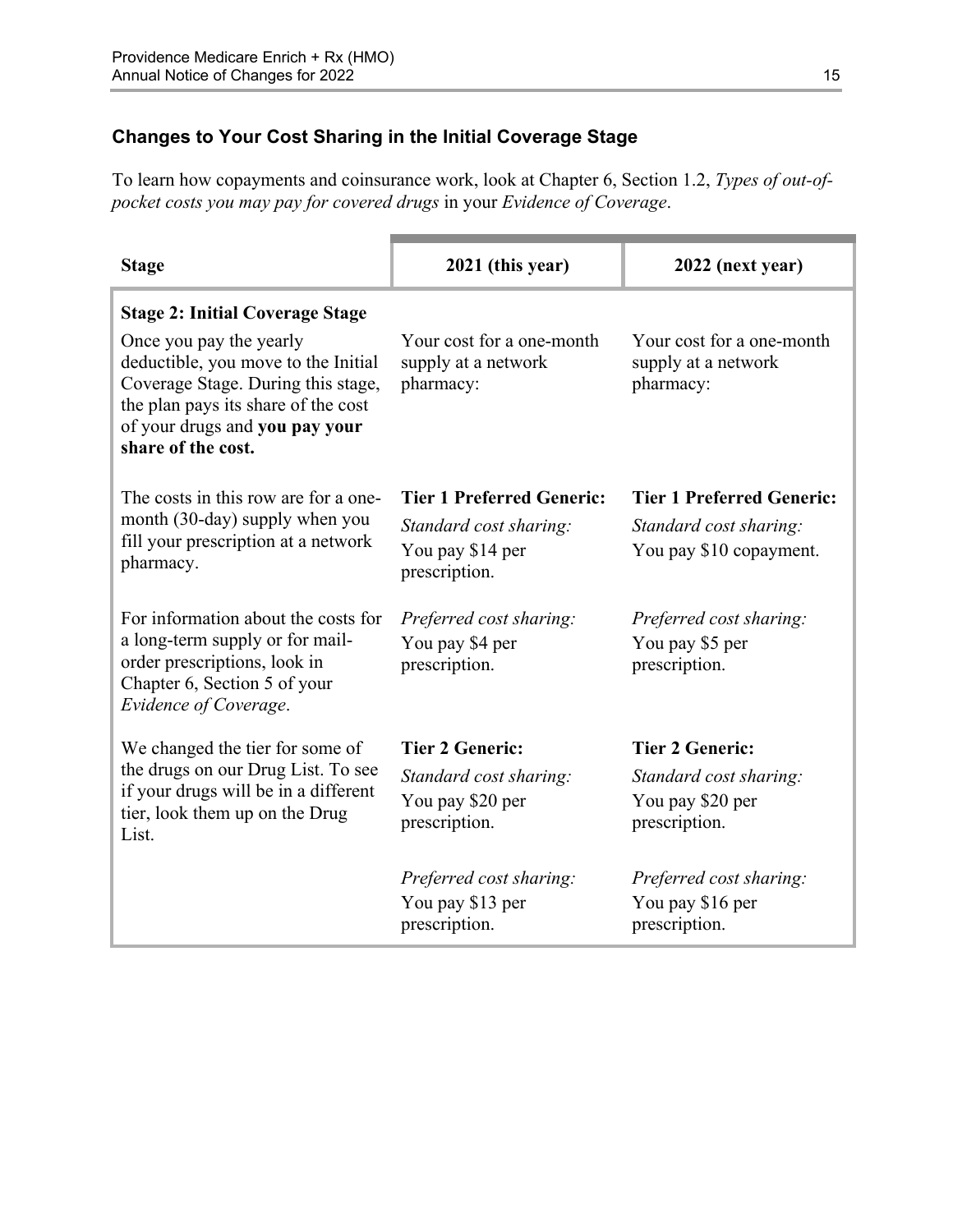| <b>Stage</b> | 2021 (this year)                     | 2022 (next year)                     |
|--------------|--------------------------------------|--------------------------------------|
|              | <b>Tier 3 Preferred Brand:</b>       | <b>Tier 3 Preferred Brand:</b>       |
|              | Standard cost sharing:               | Standard cost sharing:               |
|              | You pay \$47 per                     | You pay \$47 per                     |
|              | prescription.                        | prescription.                        |
|              | Preferred cost sharing:              | Preferred cost sharing:              |
|              | You pay \$47 per                     | You pay \$47 per                     |
|              | prescription.                        | prescription.                        |
|              | <b>Tier 4 Non-Preferred</b><br>Drug: | <b>Tier 4 Non-Preferred</b><br>Drug: |
|              | Standard cost sharing:               | Standard cost sharing:               |
|              | You pay \$100 per<br>prescription.   | You pay \$100 per<br>prescription.   |
|              | Preferred cost sharing:              | Preferred cost sharing:              |
|              | You pay \$100 per                    | You pay \$100 per                    |
|              | prescription.                        | prescription.                        |
|              | <b>Tier 5 Specialty:</b>             | <b>Tier 5 Specialty:</b>             |
|              | Standard cost sharing:               | Standard cost sharing:               |
|              | You pay 27% of the total<br>cost.    | You pay 25% of the total<br>cost.    |
|              | Preferred cost sharing:              | Preferred cost sharing:              |
|              | You pay 27% of the total<br>cost.    | You pay 25% of the total<br>cost.    |
|              | Tier 6: Not covered                  | <b>Tier 6 \$0 Part D Vaccines:</b>   |
|              |                                      | Standard cost sharing:               |
|              |                                      | You pay \$0 per<br>prescription.     |
|              |                                      | Preferred cost sharing:              |
|              |                                      | You pay \$0 per                      |
|              |                                      | prescription.                        |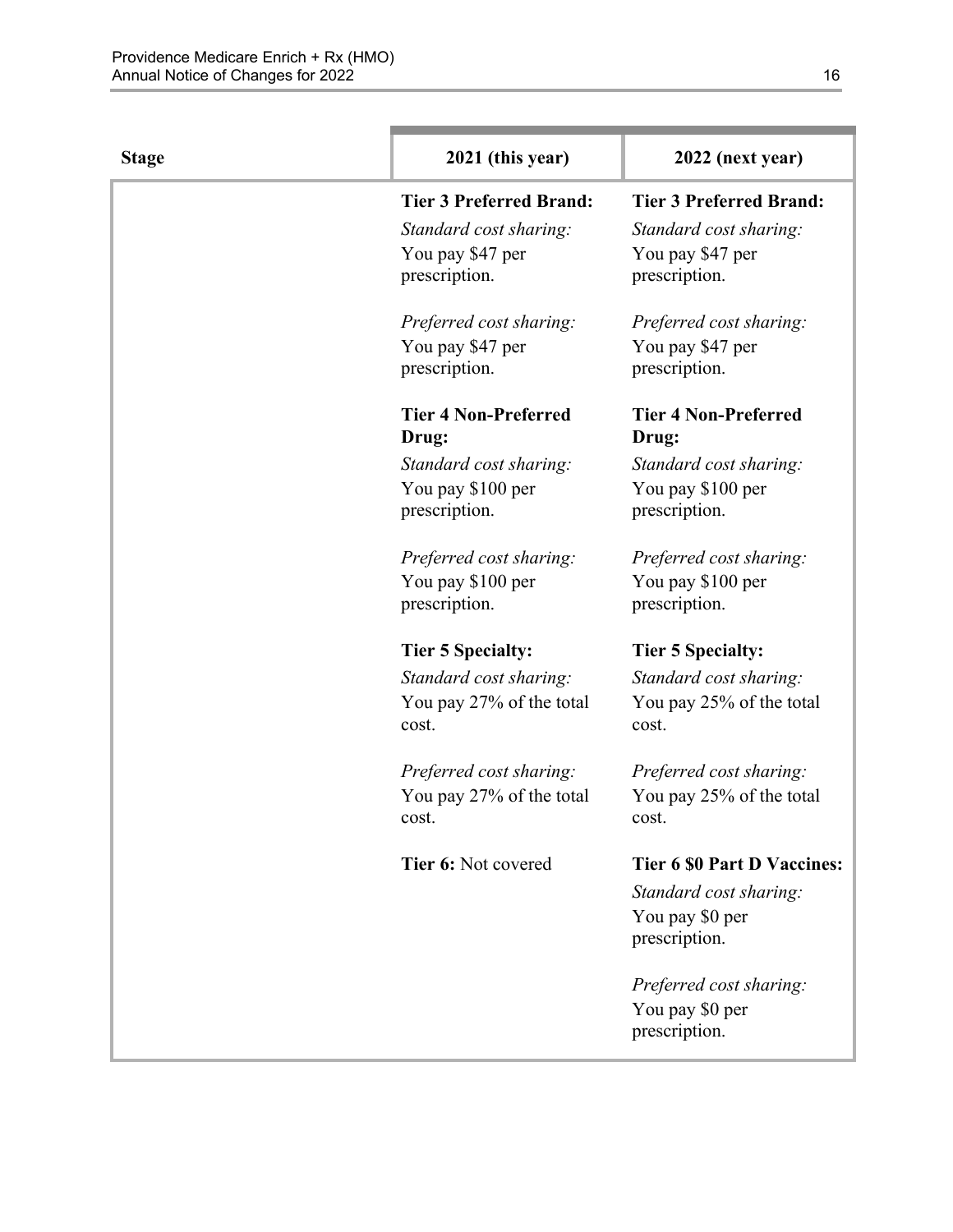| <b>Stage</b> | 2021 (this year)                                                                                                    | 2022 (next year)                                                                                                    |
|--------------|---------------------------------------------------------------------------------------------------------------------|---------------------------------------------------------------------------------------------------------------------|
|              | Once your total drug costs<br>have reached \$4,130, you<br>will move to the next stage<br>(the Coverage Gap Stage). | Once your total drug costs<br>have reached \$4,430, you<br>will move to the next stage<br>(the Coverage Gap Stage). |

### **Changes to the Coverage Gap and Catastrophic Coverage Stages**

The other two drug coverage stages – the Coverage Gap Stage and the Catastrophic Coverage Stage – are for people with high drug costs. **Most members do not reach the Coverage Gap Stage or the Catastrophic Coverage Stage**. For information about your costs in these stages, look at Chapter 6, Sections 6 and 7, in your *Evidence of Coverage*.

# <span id="page-19-0"></span>**SECTION 2 Administrative Changes**

| <b>Description</b>                                                   | 2021 (this year)                                                                   | 2022 (next year)                                                                                                                                                   |
|----------------------------------------------------------------------|------------------------------------------------------------------------------------|--------------------------------------------------------------------------------------------------------------------------------------------------------------------|
| Medicare Part B prescription<br>drugs - Step Therapy<br>requirement. | There is no step therapy<br>requirement for Medicare<br>Part B prescription drugs. | Medicare Part B<br>prescription drugs may be<br>subject to a step therapy<br>requirement. Refer to the<br>2022 Evidence of Coverage<br>for additional information. |

# <span id="page-19-1"></span>**SECTION 3 Deciding Which Plan to Choose**

### <span id="page-19-2"></span>**Section 3.1 – If you want to stay in Providence Medicare Enrich + Rx (HMO)**

**To stay in our plan you don't need to do anything.** If you do not sign up for a different plan or change to Original Medicare by December 7, you will automatically be enrolled in our Providence Medicare Enrich + Rx (HMO).

# <span id="page-19-3"></span>**Section 3.2 – If you want to change plans**

We hope to keep you as a member next year but if you want to change for 2022 follow these steps: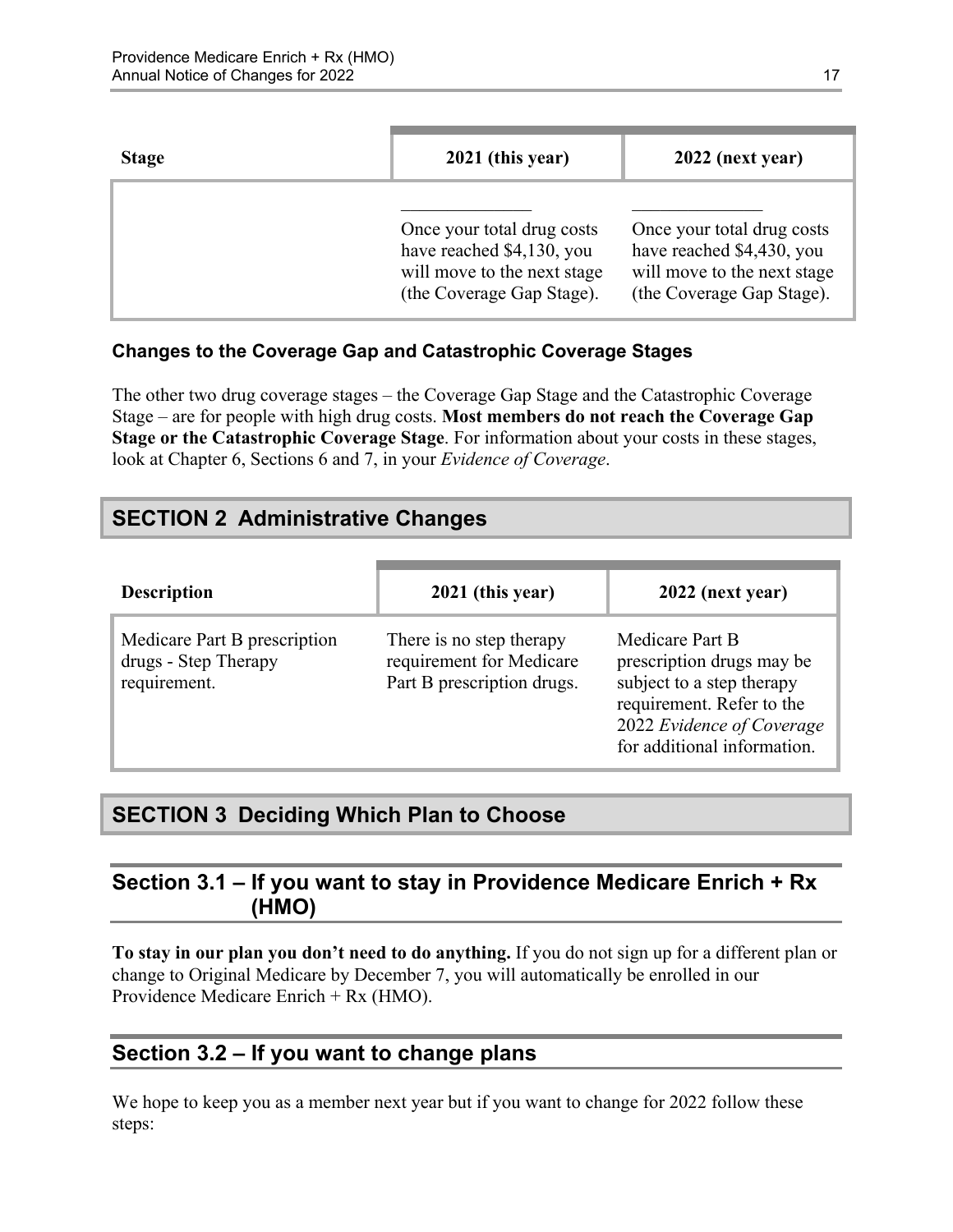### **Step 1: Learn about and compare your choices**

- You can join a different Medicare health plan timely,
- *OR*-- You can change to Original Medicare. If you change to Original Medicare, you will need to decide whether to join a Medicare drug plan. If you do not enroll in a Medicare drug plan, please see Section 1.1 regarding a potential Part D late enrollment penalty.

To learn more about Original Medicare and the different types of Medicare plans, read the *Medicare & You 2022* handbook, call your State Health Insurance Assistance Program (see Section 5), or call Medicare (see Section 7.2).

You can also find information about plans in your area by using the Medicare Plan Finder on the Medicare website. Go to [www.medicare.gov/plan-compare](http://www.medicare.gov/plan-compare). **Here, you can find information about costs, coverage, and quality ratings for Medicare plans.** 

As a reminder, Providence Health Assurance offers other Medicare health plans These other plans may differ in coverage, monthly premiums, and cost-sharing amounts.

### **Step 2: Change your coverage**

- To **change to a different Medicare health plan**, enroll in the new plan. You will automatically be disenrolled from Providence Medicare Enrich + Rx (HMO).
- To **change to Original Medicare with a prescription drug plan,** enroll in the new drug plan. You will automatically be disenrolled from Providence Medicare Enrich + Rx (HMO).
- To **change to Original Medicare without a prescription drug plan**, you must either:
	- o Send us a written request to disenroll. Contact Customer Service if you need more information on how to do this (phone numbers are in Section 7.1 of this booklet).
	- o  *or –* Contact **Medicare**, at 1-800-MEDICARE (1-800-633-4227), 24 hours a day, 7 days a week, and ask to be disenrolled. TTY users should call 1-877-486-2048.

# <span id="page-20-0"></span>**SECTION 4 Deadline for Changing Plans**

If you want to change to a different plan or to Original Medicare for next year, you can do it from **October 15 until December 7.** The change will take effect on January 1, 2022.

#### **Are there other times of the year to make a change?**

In certain situations, changes are also allowed at other times of the year. For example, people with Medicaid, those who get "Extra Help" paying for their drugs, those who have or are leaving employer coverage, and those who move out of the service area may be allowed to make a change at other times of the year. For more information, see Chapter 10, Section 2.3 of the *Evidence of Coverage.*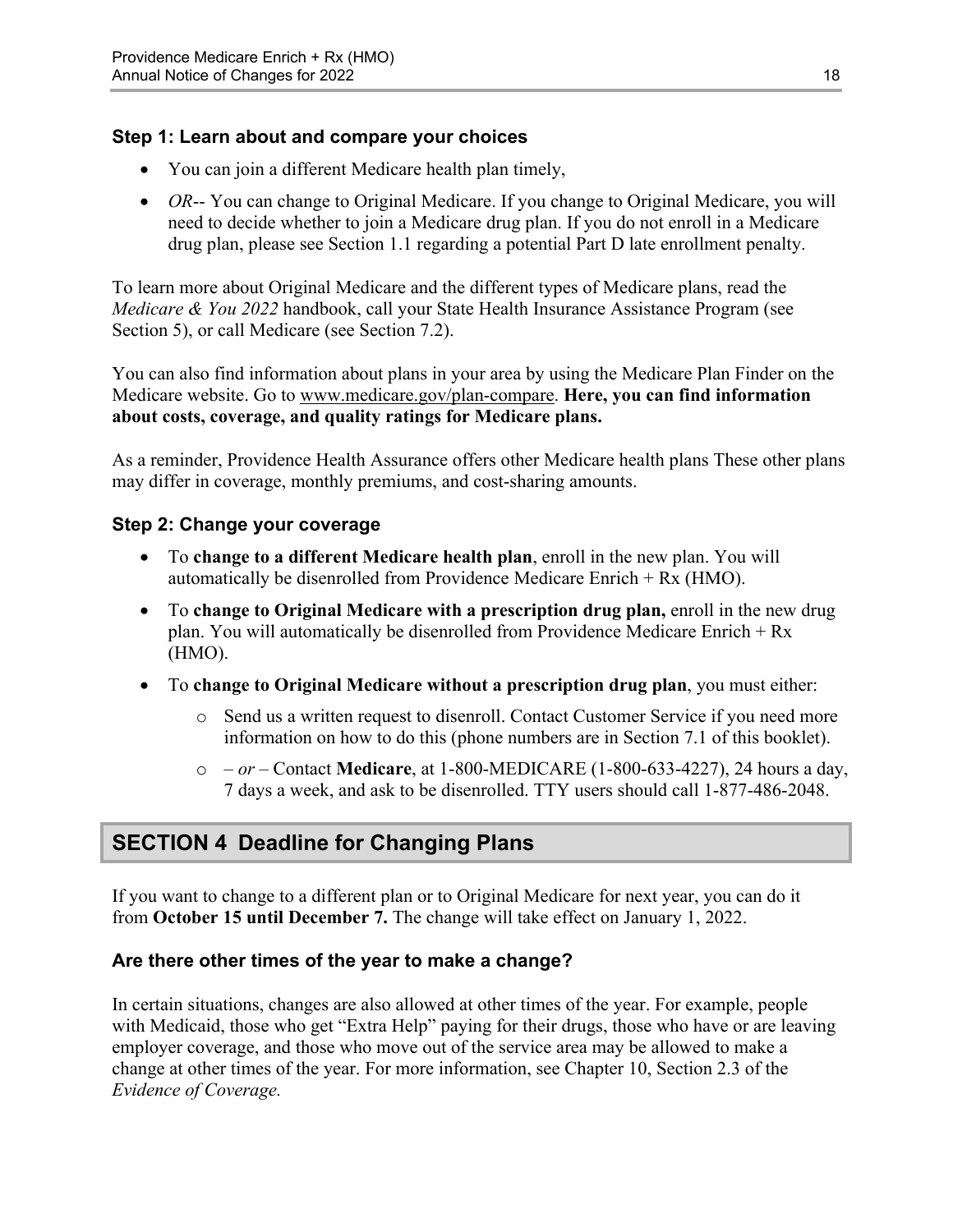Chapter 10, Section 2.2 of the *Evidence of Coverage*. If you enrolled in a Medicare Advantage plan for January 1, 2022, and don't like your plan choice, you can switch to another Medicare health plan (either with or without Medicare prescription drug coverage) or switch to Original Medicare (either with or without Medicare prescription drug coverage) between January 1 and March 31, 2022. For more information, see

# <span id="page-21-0"></span>**SECTION 5 Programs That Offer Free Counseling about Medicare**

The State Health Insurance Assistance Program (SHIP) is a government program with trained counselors in every state. In Oregon, the SHIP is called Senior Health Insurance Benefits Assistance (SHIBA).

 SHIBA is independent (not connected with any insurance company or health plan). It is a state program that gets money from the Federal government to give **free** local health insurance counseling to people with Medicare. SHIBA counselors can help you with your Medicare questions or problems. They can help you understand your Medicare plan choices and answer questions about switching plans. You can call SHIBA at 1-800-722-4134 (TTY 711). You can learn more about SHIBA by visiting their website ([www.healthcare.oregon.gov/shiba\).](http://www.healthcare.oregon.gov/shiba) 

# <span id="page-21-1"></span>**SECTION 6 Programs That Help Pay for Prescription Drugs**

You may qualify for help paying for prescription drugs.

- **"Extra Help" from Medicare.** People with limited incomes may qualify for "Extra Help" to pay for their prescription drug costs. If you qualify, Medicare could pay up to 75% or more of your drug costs including monthly prescription drug premiums, annual deductibles, and coinsurance. Additionally, those who qualify will not have a coverage gap or late enrollment penalty. Many people are eligible and don't even know it. To see if you qualify, call:
	- o 1-800-MEDICARE (1-800-633-4227). TTY users should call 1-877-486-2048, 24 hours a day/7 days a week;
	- o The Social Security Office at 1-800-772-1213 between 7 am and 7 pm, Monday through Friday. TTY users should call, 1-800-325-0778 (applications); or
	- o Your State Medicaid Office (applications).
- **Prescription Cost-sharing Assistance for Persons with HIV/AIDS.** The AIDS Drug Assistance Program (ADAP) helps ensure that ADAP-eligible individuals living with HIV/AIDS have access to life-saving HIV medications. Individuals must meet certain criteria, including proof of State residence and HIV status, low income as defined by the State, and uninsured/under-insured status. Medicare Part D prescription drugs that are also covered by ADAP qualify for prescription cost-sharing assistance through CAREAssist. For information on eligibility criteria, covered drugs, or how to enroll in the program, please call CAREAssist at 971-673-0144 or 1-800-805-2313 (TTY 711).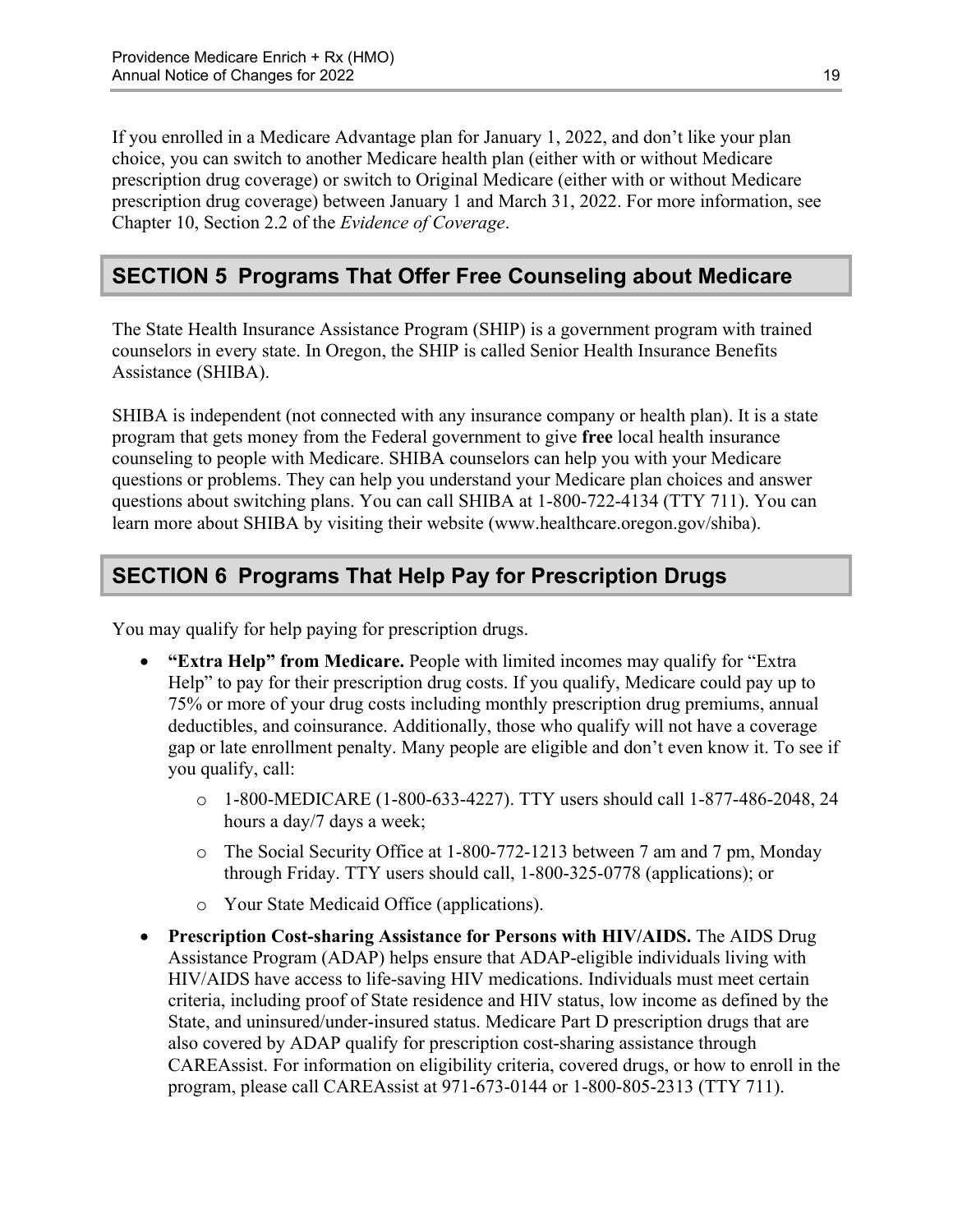### <span id="page-22-0"></span>**SECTION 7 Questions?**

### <span id="page-22-1"></span>**Section 7.1 – Getting Help from Providence Medicare Enrich + Rx (HMO)**

Questions? We're here to help. Please call Customer Service at 503-574-8000 or 1-800-603 2340. (TTY only, call 711). We are available for phone calls 8 a.m. to 8 p.m. (Pacific Time), seven days a week. Calls to these numbers are free.

#### **Read your 2022** *Evidence of Coverage* **(it has details about next year's benefits and costs)**

This *Annual Notice of Changes* gives you a summary of changes in your benefits and costs for 2022. For details, look in the 2022 *Evidence of Coverage* for Providence Medicare Enrich + Rx (HMO). The *Evidence of Coverage* is the legal, detailed description of your plan benefits. It explains your rights and the rules you need to follow to get covered services and prescription drugs. A copy of the *Evidence of Coverage* is located on our website at [www.ProvidenceHealthAssurance.com. Yo](http://www.ProvidenceHealthAssurance.com)u may also call Customer Service to ask us to mail you an *Evidence of Coverage*.

#### **Visit our Website**

You can also visit our website at [www.ProvidenceHealthAssurance.com. As](http://www.ProvidenceHealthAssurance.com) a reminder, our website has the most up-to-date information about our provider network (*Provider and Pharmacy Directory*) and our list of covered drugs (Formulary/Drug List).

# <span id="page-22-2"></span>**Section 7.2 – Getting Help from Medicare**

To get information directly from Medicare:

#### **Call 1-800-MEDICARE (1-800-633-4227)**

You can call 1-800-MEDICARE (1-800-633-4227), 24 hours a day, 7 days a week. TTY users should call 1-877-486-2048.

#### **Visit the Medicare Website**

You can visit the Medicare website ([www.medicare.gov\)](http://www.medicare.gov/). It has information about cost, coverage, and quality ratings to help you compare Medicare health plans. You can find information about plans available in your area by using the Medicare Plan Finder on the Medicare website. (To view the information about plans, go to [www.medicare.gov/plan-compare.](http://www.medicare.gov/plan-compare))